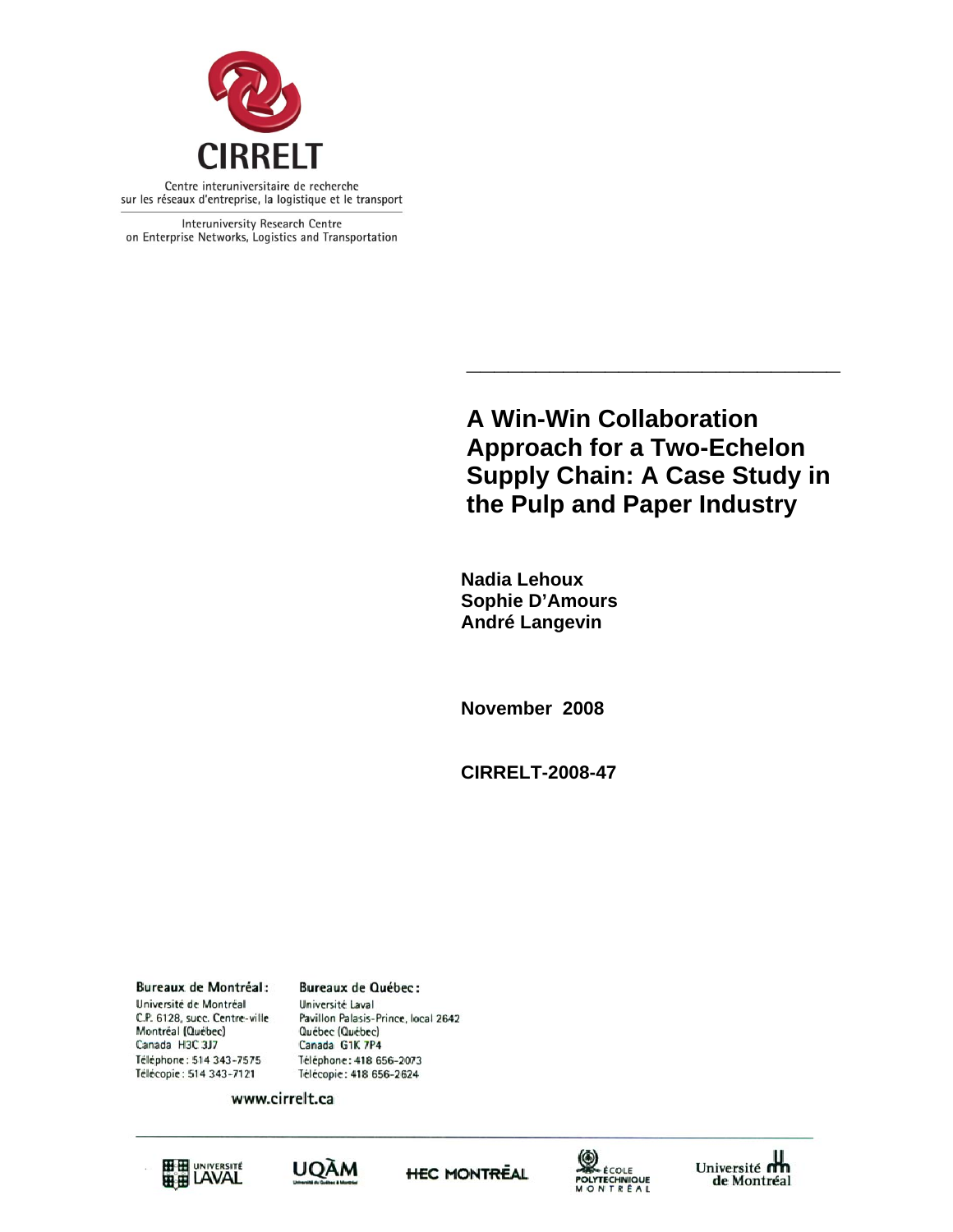# **A Win-Win Collaboration Approach for a Two-Echelon Supply Chain: A Case Study in the Pulp and Paper Industry**  Nadia Lehoux<sup>1,2,\*</sup>, André Langevin<sup>1,2</sup>, Sophie D'Amours<sup>1,3</sup>

- 1 Interuniversity Research Centre on Enterprise Networks, Logistics and Transportation (CIRRELT)
- <sup>2</sup> Département de mathématiques et génie industriel, École Polytechnique de Montréal, C.P. 6079, succursale Centre-ville, Montréal, Canada H3C 3A7
- 3 Département de génie mécanique, Pavillon Adrien-Pouliot, Université Laval, Québec, Canada G1K 7P4

**Abstract.** Because of international competition, the development of new technologies and the increase of production and energy costs, enterprises must improve their supply chain and change their way of doing business. They also have to collaborate with their suppliers, distributors and retailers in order to better respond to market demand. This kind of relationship can be based on well-known collaboration models like Collaborative, Planning, Forecasting and Replenishment (CPFR) or Vendor Managed Inventory (VMI), so as to correctly exchange products and information. However, it is necessary to choose the right collaboration approach that will be profitable for all partners. In this article, we study different collaboration strategies between a pulp and paper producer and its retailer. For this particular context we identify the collaboration mode that is the most profitable for each actor, based on real costs and parameters obtained from the industrial case. We also develop a method to better share collaboration benefits and ensure a relationship advantageous for everyone. We demonstrate that if the producer shares a part of the transportation or inventory savings with its partner, the CPFR method can be profitable for both partners and generate the greatest total system profit.

**Keywords**. Win-Win approach, enterprise collaborations, two-echelon supply chain, producer-retailer relationship, pulp and paper industry, case study, Collaborative, Planning, Forecasting and Replenishment (CPFR), Vendor Managed Inventory (VMI), incentives, mixed-integer linear programming.

**\_\_\_\_\_\_\_\_\_\_\_\_\_\_\_\_\_\_\_\_\_\_\_\_\_\_\_\_\_**

© Copyright Lehoux, Langevin, D'Amours and CIRRELT, 2008

Results and views expressed in this publication are the sole responsibility of the authors and do not necessarily reflect those of CIRRELT.

Les résultats et opinions contenus dans cette publication ne reflètent pas nécessairement la position du CIRRELT et n'engagent pas sa responsabilité.

<sup>\*</sup> Corresponding author: Nadia.Lehoux@cirrelt.ca

Dépôt légal – Bibliothèque et Archives nationales du Québec, Bibliothèque et Archives Canada, 2008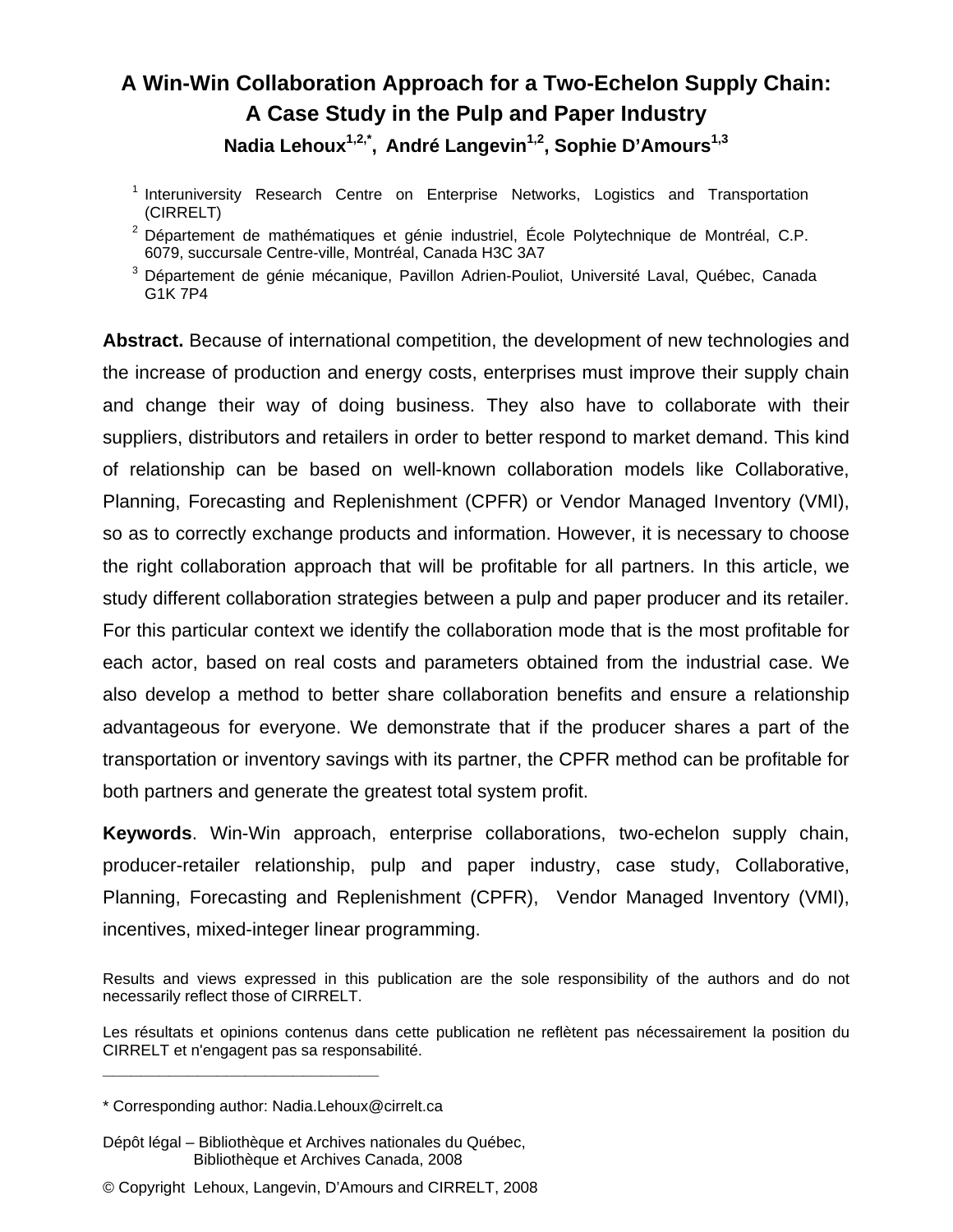#### **1 Introduction**

In order to promptly satisfy customer demand and beat the competition, enterprises have been revising their way of doing business and testing new strategies. Their aim has been to capture leverage from inter-firm collaborations such as efficient synchronized networks and lower operational costs.

In Canada, pulp and paper enterprises usually adopt traditional methods like the order-based mode to satisfy market demand. But in the current economic context characterized by high production and energy costs, intense competition and incessant technological progress, some companies such as Domtar (2004) have decided to implement formal collaborations models so as to improve the profit of the entire network. By managing the inventories for the client or exchanging more information on sales and stock levels rather then pushing products into the system, they aim to improve lead times and correctly use the production capacity. However, the establishment and the management of an efficient inter-firm collaboration can be difficult. Partners have to choose the right collaboration approach depending on their context and make sure that the relationship is profitable for everyone. As Ireland and Bruce (2000) mentioned in their study, it can not be a case of "I win/you go and figure out how to win", since a partner who does not obtain enough benefits from the relationship will probably prefer to work with someone else. Long-term collaborations have to be based on mutual benefits and risk sharing (Baratt, 2004). This has raised the need for optimized collaboration incentives.

In our study, we analyze different collaboration strategies between a pulp and paper producer and its retailer. For this industrial case, we try to verify if a relationship based on one of these four approaches, namely Make to Order (MTO), Regular Replenishment (RR), Vendor Managed Inventory (VMI) and Collaborative Planning, Forecasting and Replenishment (CPFR), can facilitate the operations planning process and increase the profit of the network. We also analyze if one particular approach can be profitable for both the producer and the retailer, based on real costs and parameters obtained from the industrial case. In addition, we propose a method to better share collaboration benefits and tend towards a collaboration mode advantageous for all partners. This article is organized as follows. In Section 2, a brief literature review is proposed. In Section 3, we describe the industrial case retained for our study and the planning models developed. In Section 4, the experimentation and an analysis of the results are given. Finally, we offer some concluding remarks in Section 5.

#### **2 Literature review**

In order to create efficient enterprise collaborations, it is necessary to ensure a continuous exchange of information. More precisely, if actors have access to the demand of the final consumer, the number of products kept in stock at each location, the quantity ordered in the past few years, etc, and are ready to cooperate, they can make planning decisions that will have a positive impact on the system. Take, for example, the case of a retailer who observes consumer consumption at the point of sales. The retailer has access to specific information that he can choose to share or not with other network members. If the retailer decides to keep this knowledge for himself, the producer will have to plan its operations based on the orders of the retailer rather than the real demand of the final consumer. And this type of behaviour will negatively affect the performance of the supply chain. Lee *et al.* (1997) demonstrated in their study on the bullwhip effect that lack of information can lead to inefficient utilization of capacity, stock in excess or shortages, poor quality of service, etc. Moreover, a detailed review on information sharing presented by Chen (2003) illustrates the role of information in achieving supply chain coordination.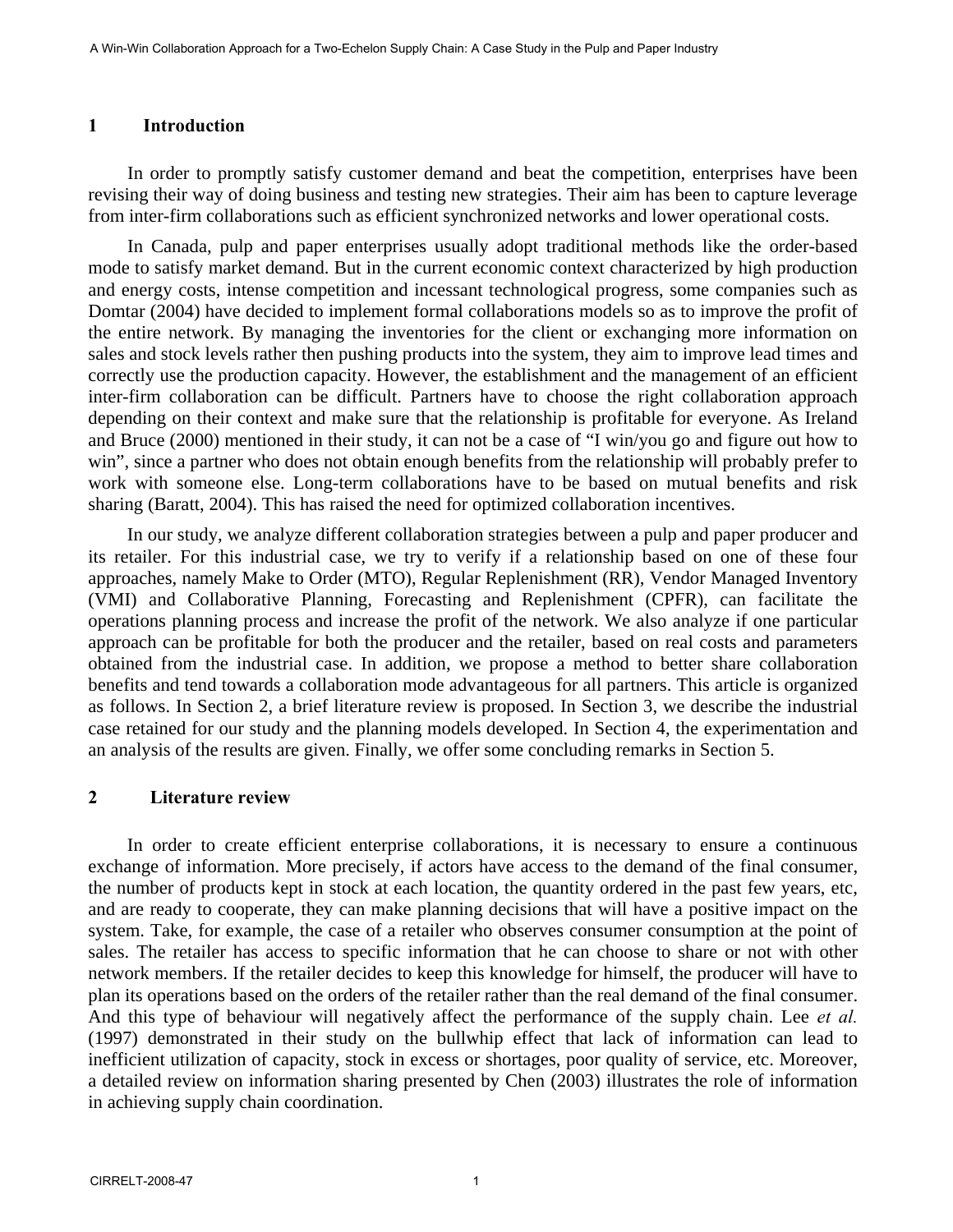When the information is shared, it is essential to use this knowledge efficiently. Therefore, it is necessary to implement some collaboration approaches so as to facilitate the synchronization of network activities and the operations planning process. For example, ECR or Efficient Consumer Response is a strategy used by the food industry to deliver the right product at the right place with the best price to customers. The different concepts of ECR can be grouped into three areas: demand management (category management), product replenishment (continuous replenishment) and enabling technology (EDI) (Martel, 2000). VMI is another technique developed during the eighties in which the producer is responsible for managing the inventories of its products for the client (Baratt and Oliveira, 2001). A case study realized by De Toni and Zambolo (2005) on the application of VMI to the household electrical appliances sector demonstrates that VMI results in more benefits than traditional replenishment systems for all the network members. The more recent collaboration strategy, CPFR, was created in order to improve the flow of goods from the raw material suppliers, to the manufacturer, to retailer shelves (VICS, 2004). By sharing information such as sales history, product availability, lead times, etc., and through the establishment of a unique plan shared by all partners, it is possible to better synchronize activities and eliminate excess inventory. This method has also been designed to proactively identify any changes in forecasts or inventory in order to correct the problems before they negatively impact sales or profits. Thron *et al.* (2005) showed that a collaboration based on CPFR can lead to substantial benefits for the network depending on the context. In addition, Cigolini and Rossi (2006) demonstrated that the CPFR mode can be more efficient for the supply chain than VMI, especially when the demand is variable.

None of these collaboration approaches is necessarily equally profitable to all partners. Some players can obtain more benefits such as lower operational costs or shorter lead times, while others can observe an increase of their stock level (see for example Dudek and Stadtler, 2005 or Yao *et al.*, 2007). An enterprise can also try to impose the rules of the game or adopt an opportunistic behaviour that leads to unequal distribution of costs and benefits. Narayanan and Raman (2004) found, in more than 50 supply chain they studied, that companies regularly did not act in ways that maximized the network profit. Kurnia *et al.* (2006) also mentioned the frequent lack of cooperation among supply chain partners. In order to avoid this kind of situation, it is often necessary to find a method to influence player decisions and better share network benefits. Thus, many authors have studied the use of incentives such as pricing agreements or quantity discounts to improve the effectiveness of supply chain collaborations. A detailed review of these methods and their impacts can be found in Cachon (2003). A first incentive frequently studied considers the price charged by the producer to the retailer (wholesale price contract). The idea is to propose a lower price before the sale season and a higher price during the season to correctly use production capacity and share inventory cost. Cachon (2004) demonstrated that this incentive can play an important role in the coordination of the network depending on the context. Another incentive is based on product returns, known as buyback contracts. The retailer can return some or all the items ordered in exchange for compensation (see for example Bernstein and Federgruen, 2005). In this way, the retailer is incited to order the optimal quantity for the supply chain. A different incentive concerns network revenue. With a revenue sharing contract, the retailer shares revenue generated from sales with his supplier in return for a lower supplier price (see for example Giannoccaro and Pontrandolfo, 2004). The quantity flexibility contract is another incentive in which the retailer can adjust his order using more accurate knowledge of demand (see for example Tsay, 1999). Regularly used, quantity discounts also encourage the buyer to order more than usual (see for example Munson and Rosenblatt, 2001). Other incentives have been analyzed in the literature to coordinate player decisions and increase network efficiency.

Nevertheless, choosing the right collaboration strategy or finding the best method to correctly share supply chain benefits is not simple. It is indispensable to take into account the industrial context of each partner (pattern of demand, product characteristics, lead times, etc.) as well as the impact of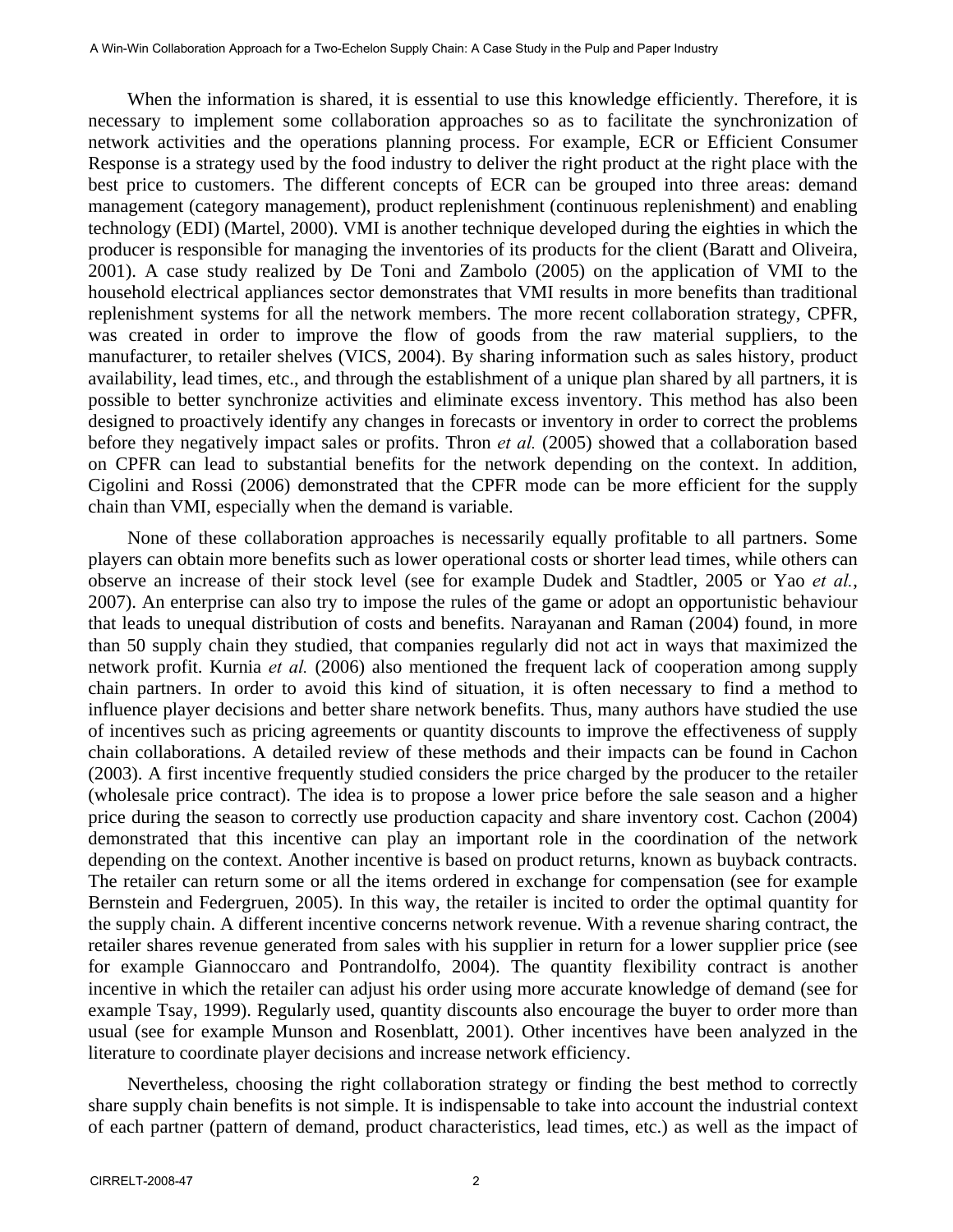the collaboration approach on the system (Schneeweiss and Zimmer, 2004). Several authors study this problem using game theory and NASH equilibrium (see for example Cachon, 2003). However, these techniques limit the number of parameters studied or the length of the planning period considered. Consequently, the models developed do not keep industrial realities in view. So, to take into account the effect of a particular collaboration mode on the planning decisions of each partner, we study the problem using mixed-integer linear programs. In this way, we can illustrate the impact of applying a particular collaboration mode on network profit and how the relationship affects the production and distribution systems. Based on various scenarios, we also identify the situations where a collaboration approach is not profitable for each partner. This article is different from preceding ones (Lehoux *et al.*, 2007a, b) since each collaboration approach is compared based on the profit of each actor. We also propose a method to share collaboration benefits and tend towards a win-win relationship. The next sections detail the research.

## **3 Collaboration approaches and planning models**

 In order to study different forms of collaboration between a pulp and paper producer and its retailer, four approaches have been selected: MTO, Regular Replenishment, VMI and CPFR. For each of these strategies, we developed a planning model from the point of view of the producer and a planning model from the point of view of the retailer, for a total of seven models (details of each model were presented for the first time in Lehoux *et al.*, 2007a). Each model has been elaborated to take the characteristics of a real industrial case into account (Figure 1).



**Figure 1** Illustration of the case study

 In this context, the producer has to plan adequately operations in order to satisfy the demand of the retailer and the demand of other clients. The paper making process can be summarized as follows. Paper rolls and sheets are produced from trees or logs which are first chipped. The chips are mixed with chemicals and water to produce the pulp. The pulp is then transformed into jumbo rolls of paper. These paper rolls are large in size and cannot normally be kept in storage for long. They are therefore cut into smaller rolls or sheeted when needed. The production of these intermediate products (jumbo rolls) on parallel machines creates a bottleneck, thus capacity and setup times must be considered (Rizk *et al.*, 2005). For the other production stages, sufficient capacity is assumed. During the delivery process, transportation capacity must also be considered and can differ from one period to another. Moreover, some inventory (small rolls and sheets) can be present in the system since setup costs are very high. The retailer buys products from the producer or from a second supply source, keeps them in stock, and then sells them to the final consumer without transforming the product.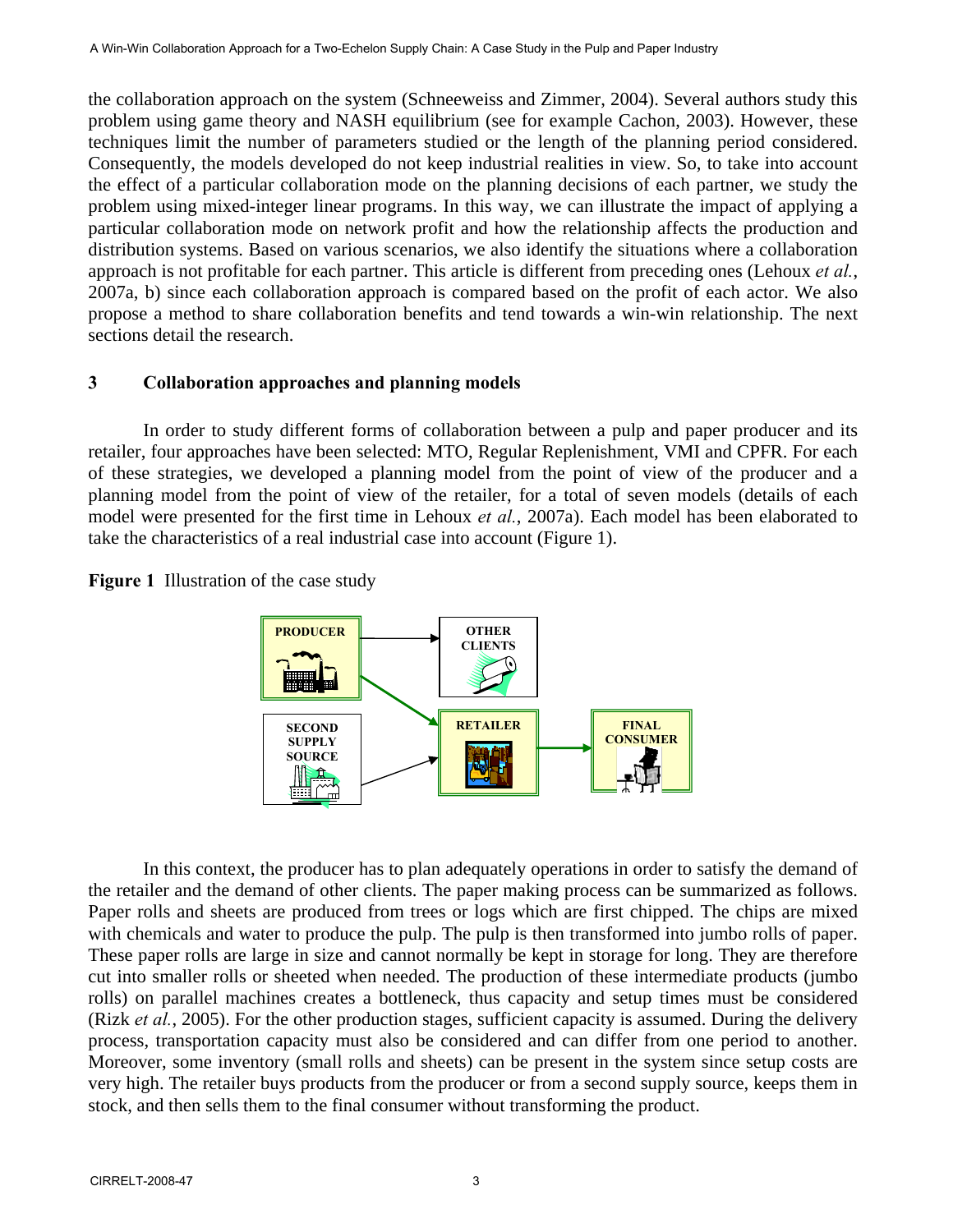## *3.1 Mathematical notation*

After identifying four potential collaboration modes for the case study, mixed-integer linear programming is used to develop planning models from the point of view of both the producer and the retailer. To formulate the models, the following mathematical notation is used.

## *Set description*

- $T =$  The length of the planning period
- $IP =$  The set of intermediate products
- $Suc_i=$  The set of finished products that can be obtained from the intermediate products
- FPF= The set of finished products proposed by the producer
- FPS = The set of finished products proposed by the second supply source
- $FP =$  The set of finished products (FPF  $\cup$  FPS)
- $M =$  The set of machines that manufacture intermediate products

### *Parameter description*

- $t =$  A planning period
- $\tau =$  Production lead time
- i= An intermediate or finished product
- $cf =$  Conversion factor indicating number of units of intermediate products to produce
- $a^{m}$ <sub>it</sub> Production capacity consumption rate of intermediate product *i* at machine *m* at period *t*
- ld= Transportation lead time of the producer
- lds= Transportation lead time of the second supply source
- ri= Transportation resource absorption rate for finished product *i*
- tset<sup>m</sup><sub>i</sub>= Setup time to manufacture intermediate product *i* on the machine *m* at the beginning of period *t*
- $d_{it}$  Demand for finished product *i* ordered by the other clients at period *t*
- $d^{cc}$ <sub>it</sub> Demand for finished product *i* ordered by the final consumer at period *t*
- stc<sup>c</sup><sub>it</sub> = Consumption forecast for the producer's finished product *i* used by the retailer at period *t*
- $de^{cc}_{it}$  Demand for finished product *i* ordered by the final consumer and estimated by the partners at period *t*
- c m Production capacity of machine  $m$  at period  $t$
- cap<sub>t</sub>= Transportation capacity of a truck at period  $t$
- $c^{m}$ <sub>it</sub> Production cost of the intermediate product *i* on the machine *m* at period *t*
- h<sub>it</sub>= Inventory holding cost of the finished product *i* at the mill at period *t*
- $h^c_{it}$  Inventory holding cost of the finished product *i* at the retailer site at period *t*
- ctru= Transportation cost of finished products delivered to the retailer
- cord= Ordering cost of the retailer
- $pSS_{it}$ = Price for finished product *i* proposed by the second supply source at period *t*
- $p_{it}$ = Price for finished product *i* proposed by the producer at period *t*
- pc<sub>it</sub>= Price for finished product *i* proposed by the retailer to the final consumer at period  $t$
- g= A large number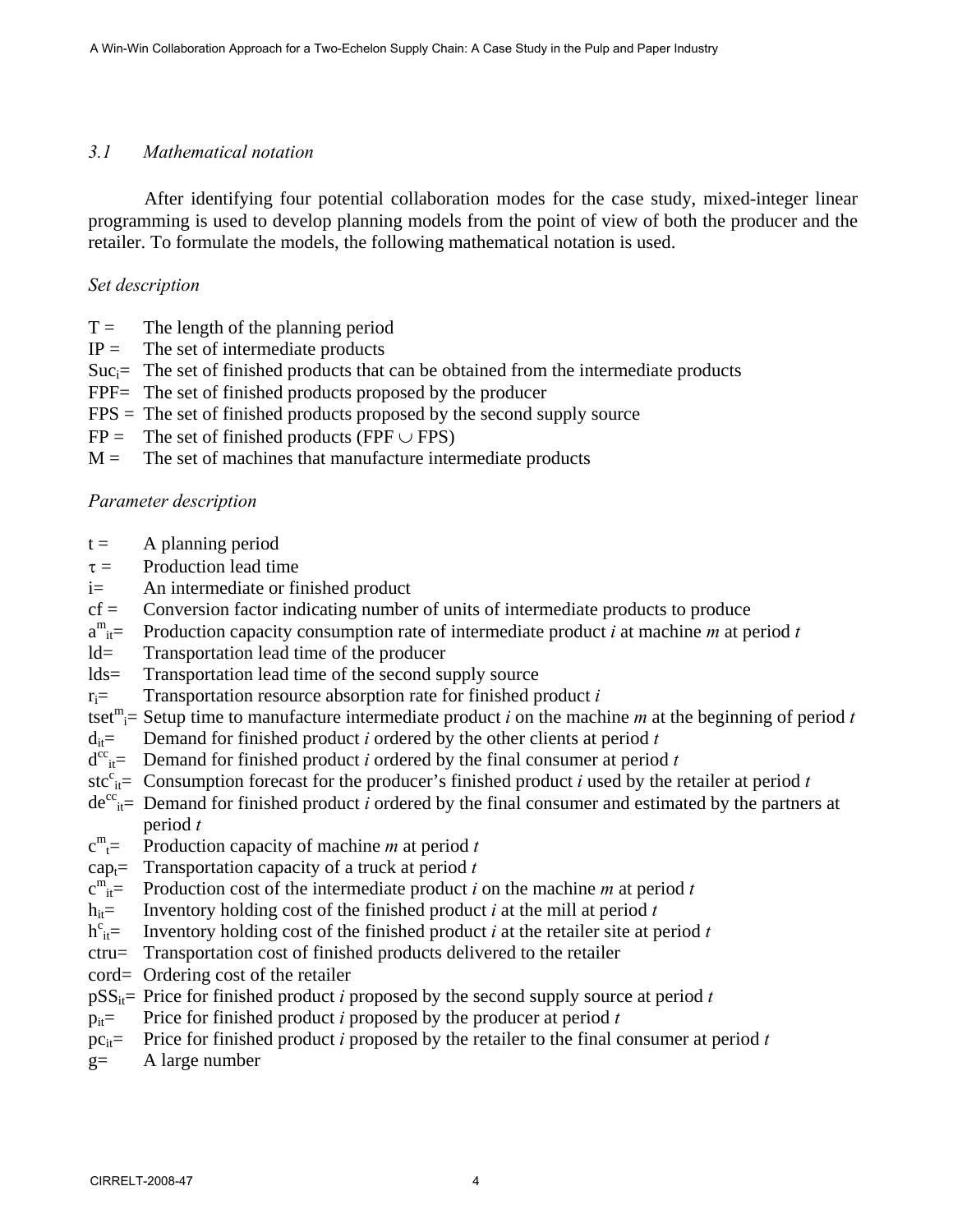# *Variable description*

- $\pi_{\text{it}}^{\text{m}}$ Binary variable equal to 1 if the product *i* is manufactured on the machine *m* at period *t*, 0 otherwise
- $\rho^m_{it}$ = Binary variable equal to 1 if a setup for the product *i* is made on the machine *m* at period *t*, 0 otherwise
- $Q_{it}$  = Quantity of finished product *i* manufactured at period *t*
- $Q^m_{it}$  = Quantity of intermediate product *i* manufactured on the machine *m* at period *t*
- $D^c_{it}$ = Quantity of finished product *i* bought from the producer at period *t*
- $R_{it}$  Quantity of finished product *i* shipped by the producer at period *t*
- $RC_{it}$  Quantity of producer's finished product *i* received by the retailer at period *t*
- $QSS_{it}$ = Quantity of finished product *i* bought from the second supply source at period *t*
- RSS<sub>it</sub>= Quantity of finished product *i* received by the retailer from the second supply source at period *t*
- $I_{i\tau}$  End of period inventory level of finished product *i* at the mill at period *t*
- IF<sup>c</sup><sub>it</sub>= End of period inventory level of producer's finished product *i* at the retailer site at period *t*
- $ISS<sup>c</sup><sub>it</sub>$  End of period inventory level of finished product *i* bought from the second supply source at period *t*
- Ntru $_{t}$ = Number of trucks needed at period *t*
- $\delta_t$  = Binary variable equal to 1 if the retailer orders producer's finished products at period *t*, 0 otherwise
- $\delta SS_t =$  Binary variable equal to 1 if the retailer orders second supply source's products at period *t*, 0 otherwise

## *3.2 Planning models*

Each strategy has some distinct characteristics. First of all, the MTO mode is a traditional system that is not very collaborative but still frequently used by the pulp and paper industry. The producer manufactures the product after receiving the order from the retailer and then ships the merchandise. Since the producer can not see the real demand of the final consumer, operations are planned based on retailer orders. The producer also has to ship the right quantity and respect lead times. The retailer orders products according to its needs and the quantity ordered can be different from one period to another. The retailer knows the production and distribution lead times of the producer and has to take into consideration this information when planning.

Therefore, MTO planning models reflect this situation. Specifically, the objective function of the retailer based on MTO maximizes revenues generated from sales and minimizes the ordering cost, buying price and inventory cost (equation 1). The retailer must order and keep sufficient products in stock to satisfy the demand of the final consumer (constraints (2), (3) and (4)). The retailer also has to distinguish stock origins, specifically products delivered by the producer and products delivered by the second supply source (constraints (5) and (6)). If the retailer chooses to order from the producer, the merchandise is received after production and transportation lead times (constraint (7)). If the retailer prefers to order from a second supply source, it is assumed that inventory is on hand so only a transportation lead time is considered (constraint (8)). In all cases, an ordering cost (*cord*) must be considered each time the retailer purchases some products (constraints (9), (10), (11) and (12)).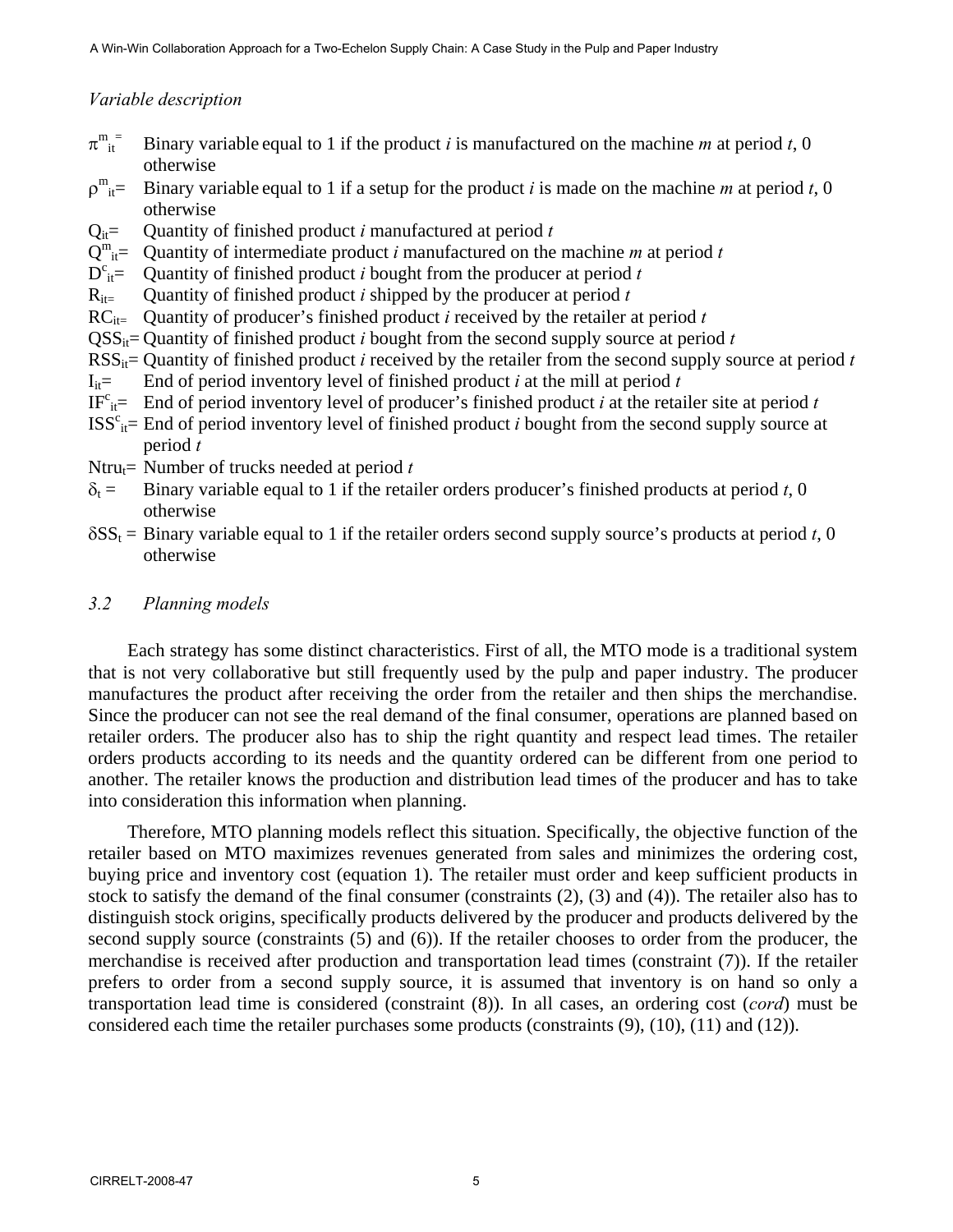$$
Max \sum_{t \in T} \sum_{i \in F} d_{it}^{cc} pc_{it} - \sum_{t \in T} cord \delta_{t} - \sum_{t \in T} cord \delta_{s}C_{t} - \sum_{t \in T} \sum_{i \in F} p_{it}^c p_{it} - \sum_{t \in T} \sum_{i \in F} OS_{it}^{sc} p_{s}^{sc}
$$
\n
$$
- \sum_{t \in T} \sum_{i \in F} k_{it}^c P_{it}^c - \sum_{t \in T} \sum_{i \in F} k_{it}^c I^{sc} S_{it}^c
$$
\n
$$
RC_{it} + Ir_{it-1}^c - Ir_{it}^c = d_{it}^{cc} \quad \forall i \in FP \notin FPS; \forall t \in T
$$
\n
$$
RC_{it} + RSS_{it} - 1 - ISS_{it}^c = d_{it}^{cc} \quad \forall i \in FP \notin FPS; \forall t \in T
$$
\n
$$
RC_{it} + RSS_{it} + Ir_{it-1}^c + ISS_{it}^c - 1 - Ir_{it}^c - ISS_{it}^c = d_{it}^{cc} \quad \forall i \in FPP \in \text{PFS}; \forall t \in T
$$
\n
$$
IF_{it}^c \le RC_{it} + Ir_{it-1}^c \quad \forall i \in FPP; \forall t \in T
$$
\n
$$
ISS_{it}^c \le RSS_{it} + ISS_{it-1}^c \quad \forall i \in FPS; \forall t \in T
$$
\n
$$
OS_{it}^c = RS_{it} + It_{id}^c \quad \forall i \in FPS; \forall t \in T
$$
\n
$$
OS_{it}^c \le g \delta_t \quad \forall i \in FP \notin FPS; \forall t \in T
$$
\n
$$
OS_{it}^c \le g \delta_t \quad \forall i \in FP \notin FPS; \forall t \in T
$$
\n
$$
OS_{it}^c \le g \delta_t \quad \forall i \in FP \notin FPS; \forall t \in T
$$
\n
$$
OS_{it}^c \ge g \delta_t \quad \forall i \in FP \in \text{PFS}; \forall t \in T
$$
\n
$$
OS_{it}^c \ge g \delta_t \quad \forall i \in FP \cap FPS; \forall t \in T
$$
\n
$$
OS_{it}^c \ge g \delta
$$

For the producer, the objective function based on MTO maximizes revenues and minimizes production, distribution and inventory costs (equation 15). The producer has to evaluate the number of intermediate products needed to manufacture finished products (constraint (16)). Only one intermediate product can be manufactured on a paper machine per period, with set-up at each product change (constraints (17), (18) and (19)). The producer also has to manufacture enough products in order to satisfy the demand of the partner and the demand of other clients (constraints (20) and (21)). Since the production of intermediate products creates a bottleneck, the production capacity must be considered (constraint (22)). Moreover, the transportation capacity also needs to be taken into account (constraint (23)).

$$
Max \sum_{t \in T} \sum_{i \in FP_F} D_{it}^c p_{it} + \sum_{t \in T} \sum_{i \in FP_F} d_{it} p_{it} - \sum_{t \in T} \left[ \sum_{m \in M} \left[ \sum_{i \in IP} c_{it}^m Q_{it}^m \right] + \sum_{i \in FP_F} h_{it} I_{it} \right] - \text{ctru} \sum_{t \in T} N \text{tru}_t
$$
\n
$$
(15)
$$

*subject to*

$$
\sum_{m} Q_{it}^{m} - \sum_{Suc_i} Q_{jt} / cf = 0 \qquad \forall i \in IP; \quad \forall t \in T
$$
\n(16)

 $(16)$ 

$$
\sum_{IP} \pi_{it}^{m} \le 1 \qquad \forall m \in M; \quad \forall t \in T
$$
\n
$$
(17)
$$

$$
\pi_{it}^m \le \pi_{it-1}^m + \rho_{it}^m \qquad \forall m \in M; \quad \forall i \in IP; \quad \forall t \in T \setminus \{1\}
$$
\n
$$
(18)
$$

$$
\pi_{it-1}^m + \rho_{it}^m \le 1 \qquad \forall m \in M; \quad \forall i \in IP; \quad \forall t \in T \setminus \{1\}
$$
\n
$$
(19)
$$

$$
Q_{it} + I_{i(t-1)} - I_{it} - R_{it} = d_{it} \qquad \forall i \in FPF; \quad \forall t \in T \cup \{0\}
$$
\n
$$
(20)
$$

$$
R_{i(t+\tau)} = D_{it}^c \qquad \forall i \in FPF; \quad \forall t \in T
$$
\n
$$
(21)
$$

$$
a_{it}^{m} Q_{it}^{m} + \rho_{it}^{m} tset_{i}^{m} \le c_{t}^{m} \pi_{it}^{m} \qquad \forall m \in M; \quad \forall i \in IP; \quad \forall t \in T
$$
 (22)

$$
\sum_{i \in FP_F} r_i R_{it} \leq cap_t \times Ntru_t \qquad \forall t \in T
$$
\n
$$
(23)
$$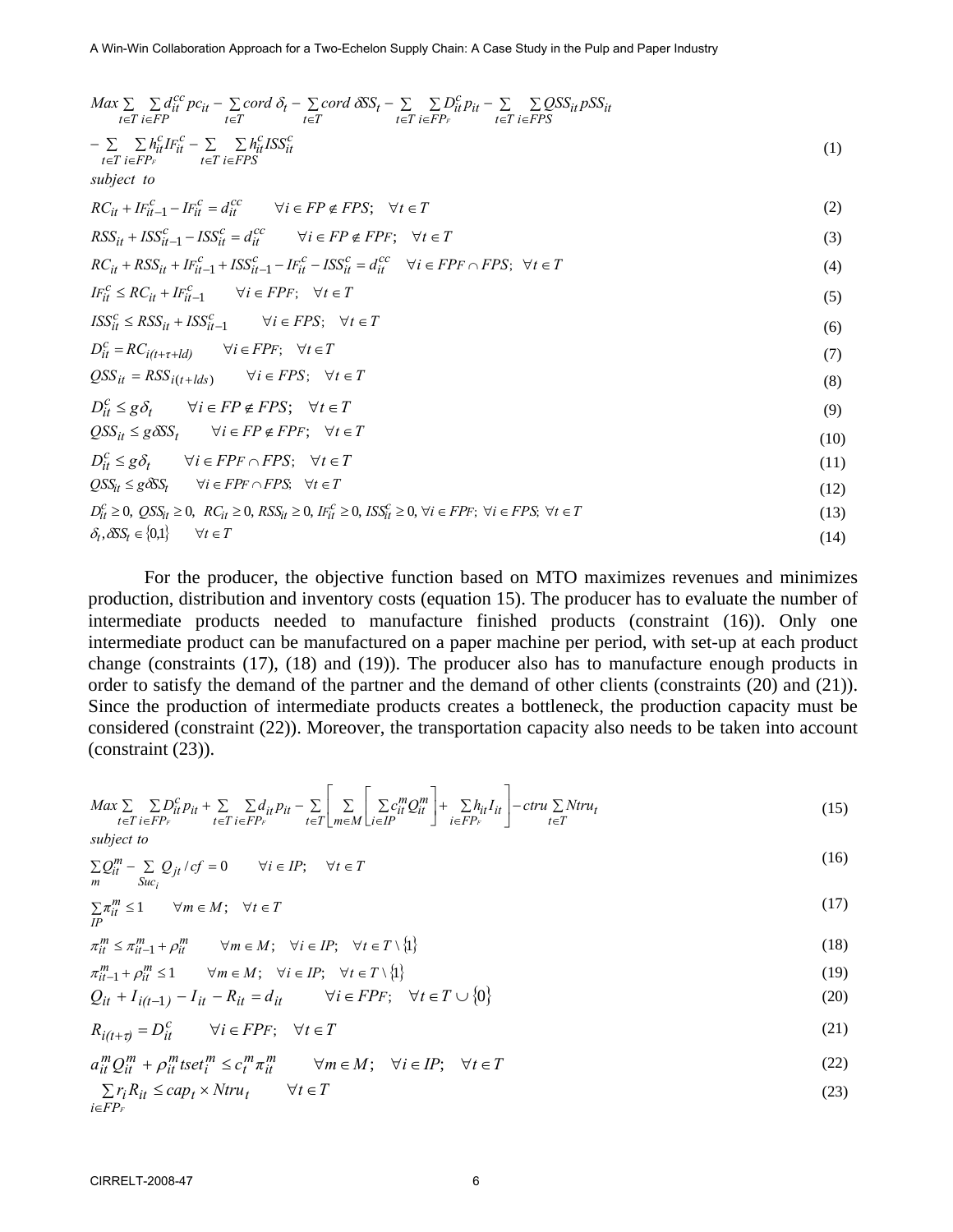$$
Q_{it}^{m} \ge 0 \quad \forall m \in M; \quad \forall i \in IP; \quad \forall t \in T
$$
  
\n
$$
Q_{it} \ge 0, I_{it} \ge 0, Ntru_{t} \ge 0, R_{it} \ge 0 \quad \forall i \in FPF; \quad \forall t \in T
$$
  
\n
$$
\pi_{it}^{m}, \rho_{it}^{m} \in \{0,1\} \quad \forall m \in M; \quad \forall i \in IP; \quad \forall t \in T
$$
  
\n(25)

With the VMI mode, the producer is responsible for the inventory of its partner and has to maintain enough stock at the retailer site to guarantee a high service level. Therefore, the objective function of the producer based on VMI is similar to (15), with a new inventory cost  $(h_{it}^c I F_{it}^c)$  for products kept in stock at the retailer site. The objective function will now lead to the maximization of revenues and the minimization of production, distribution and inventory costs for products kept in stock at the mills and products maintained at the retailer site (equation 27). The replenishment process is based on stock consumption (constraint (28)) and it must be scheduled so as to maintain the stock level between minimum (*s*) and maximum (*S*) values (constraint (29)).

$$
Max \sum_{t \in T} \sum_{i \in FP_F} \sum_{it} t_{it}^c p_{it} + \sum_{t \in T} \sum_{i \in FP_F} d_{it} p_{it} - \sum_{t \in T} \left[ \sum_{m \in M} \left[ \sum_{i \in IP} c_{it}^m Q_{it}^m \right] + \sum_{i \in FP_F} h_{it} I_{it} \right] - \sum \sum h_{it}^c I_{if}^c - \text{ctru} \sum N \text{tru}_t
$$
\n(27)

$$
- \sum_{t \in T} \sum_{i \in FP_F} n_{it} \cdot \prod_{t \in T} - \text{crru} \sum_{t \in T} N \cdot \prod_{t \in T} + \text{crru}
$$
\n
$$
subject \ to \ (16-20, 22-26) \ and
$$
\n
$$
R_{i(t-1,d)} + I F_{it-1}^c - I F_{it}^c = \text{stc}_{it}^c \qquad \forall i \in FP_F; \quad \forall t \in T \cup \{0\}
$$
\n
$$
(28)
$$

$$
s \le IF_{it}^c \le S \qquad \forall i \in FPF; \quad \forall t \in T
$$
\n
$$
(29)
$$

For the retailer, the objective function based on VMI (equation (30)) includes the buying price for producer's products and the access to a second supply source if necessary (for example, if producer's forecasts are wrong and the retailer does not have sufficient stock to satisfy demand).

$$
Max \sum_{t \in T} \sum_{i \in FP} d_{it}^{cc} pc_{it} - \sum_{t \in T} \sum_{i \in FP_F} RC_{it} p_{it} - \sum_{t \in T} cord \delta SS_t
$$
  
\n
$$
- \sum_{t \in T} \sum_{i \in FPS} QSS_{it} \ pSS_{it} - \sum_{t \in T} \sum_{i \in FPS} h_{it}^{cc} ISS_{it}^{cc}
$$
  
\n
$$
subject \ to \ (3-6, 8, 10, 12-14).
$$
\n(30)

With the Regular Replenishment mode, deliveries are done regularly based on an order plan defined and updated by the retailer. This order plan, covering several days, is sent in advance to the producer so the information can be integrated in the production planning to ensure that the retailer will receive the merchandise at the right moment. The planning models based on Regular Replenishment are practically the same as the MTO models with two new constraints. More precisely, the retailer will receive orders exactly at the period specified (constraint (31)). (31)

$$
RC_{it} = D_{it}^c \qquad \forall i \in FPF; \quad \forall t \in T
$$

In addition, the producer knows in advance the order and has to deliver it at the right moment (constraint (32)).

$$
R_{i(t-1)d}) = D_{it}^{c} \qquad \forall i \in FPF; \quad \forall t \in T
$$
\n
$$
(32)
$$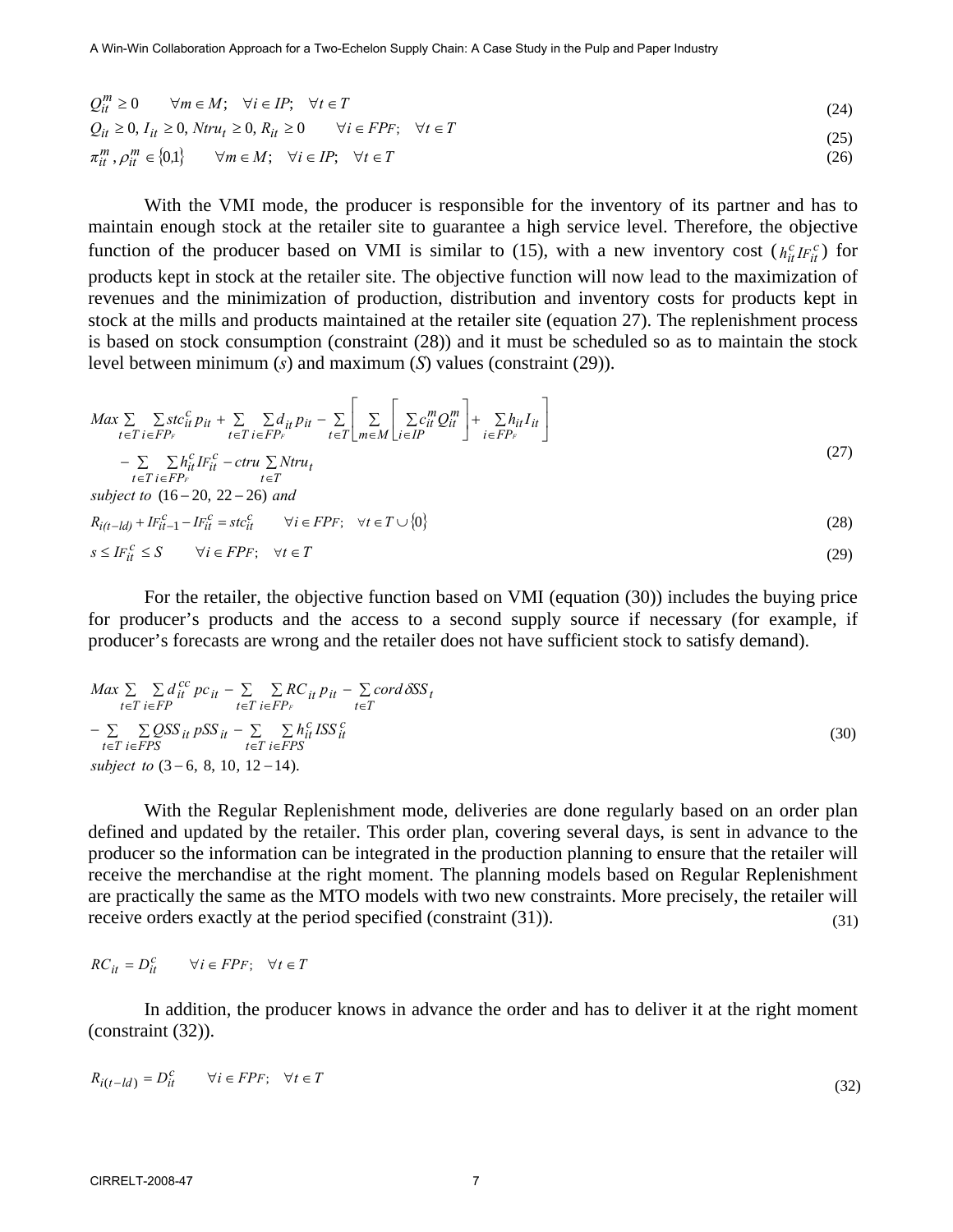If the collaboration is based on a CPFR mode, partners will have to jointly estimate the demand and then plan their activities. Since the CPFR reference model has been designed to fit many scenarios, we study this approach using an elaborate scheme to efficiently synchronize network activities (VICS, 2004). As a result, we assume a real collaboration between partners and the exchange of all the information. Planning decisions are made in order to maximize the profit of both partners and respect each of their local constraints. We also suppose that the retailer never uses the second supply source for this particular collaboration mode.

The CPFR objective function is the result of the sum of revenues and costs of each partner (equation (33)). The buying price is eliminated because it represents a cost for the retailer and revenue for the producer. The ordering cost is also excluded since the retailer does not have to plan specific orders. The quantity produced and delivered is determined by the two partners, based on a joint demand forecast (constraint (34)).

$$
Max \sum_{t \in T} \sum_{i \in FP_F} de_{it}^{cc} pc_{it} + \sum_{t \in T} \sum_{i \in FP_F} d_{it} p_{it} - \sum_{t \in T} \left[ \sum_{m \in M} \left[ \sum_{i \in IP} c_{it}^m Q_{it}^m \right] + \sum_{i \in FP_F} h_{it} I_{it} \right]
$$
  
- 
$$
\sum_{t \in T} \sum_{i \in FP_F} h_{it}^c I_{it}^c - \text{crru} \sum_{t \in T} N \text{tru}_t
$$
  
- 
$$
\sum_{t \in T} \sum_{i \in FP_F} h_{it}^c I_{it}^c - \text{crru} \sum_{t \in T} N \text{tru}_t
$$
  
subject to (16–20, 22–26) and  

$$
R_{i(t-ld)} + I_{ti-1}^c - I_{it}^c = de_{it}^{cc} \qquad \forall i \in FP_F; \quad \forall t \in T \cup \{0\}
$$
  
(34)

#### **4 Experimentation and analysis**

After developing the seven planning models from the point of view of both the producer and the retailer, we then proceed with numerical experiments using AMPL Studio and Cplex solver. Each test is realized using a rolling horizon of two weeks, for a total planning period of one year. The studied context is characterized by a variable demand known for the first week and an estimated one for the second week (we use the real demand of the producer). All the parameters are obtained from the industrial case. We consider the demand for twenty finished products grouped into four families, each family corresponding to one intermediate product. The producer and the second supply source offer the same products. We also assume production and transportation lead times of one period.

#### *4.1 Methodology to test each model*

Since the collaboration mode directly affect how partners make their planning decisions, we define a methodology to take this characteristic into account in our experimentation. Specifically, for a relationship based on MTO and Regular Replenishment, the retailer determines the optimal quantity to order depending on the demand to satisfy, the inventory level and the deliveries planned. Next, based on the retailer's order and the demand of other clients, the producer optimizes the production planning, taking the stock level into consideration (Figure 2).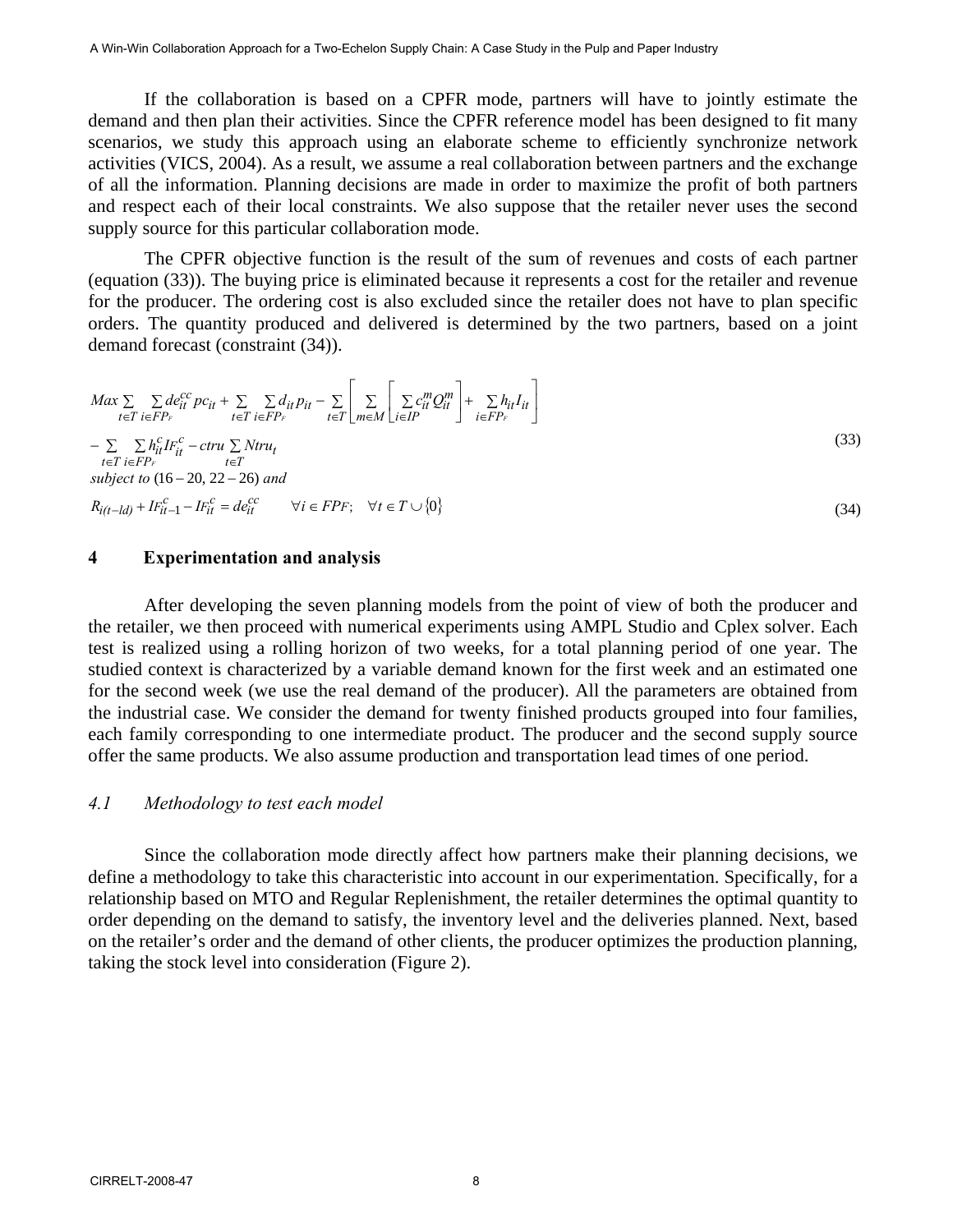



**RCit+τ+Ld= Rit** (MTO) **/ RCit+Ld= Rit** (Regular Replenishment)

With the VMI mode, the producer determines the optimal quantity to manufacture and to ship to the retailer site, depending on the demand coming from the other customers, the stock consumption and the inventory level. Next, using the quantity delivered by the producer, the retailer satisfies its own demand (Figure 3).

#### **Figure 3** Methodology to test VMI models



Since the CPFR mode is characterized by a common model, all decisions are made simultaneously (Figure 4).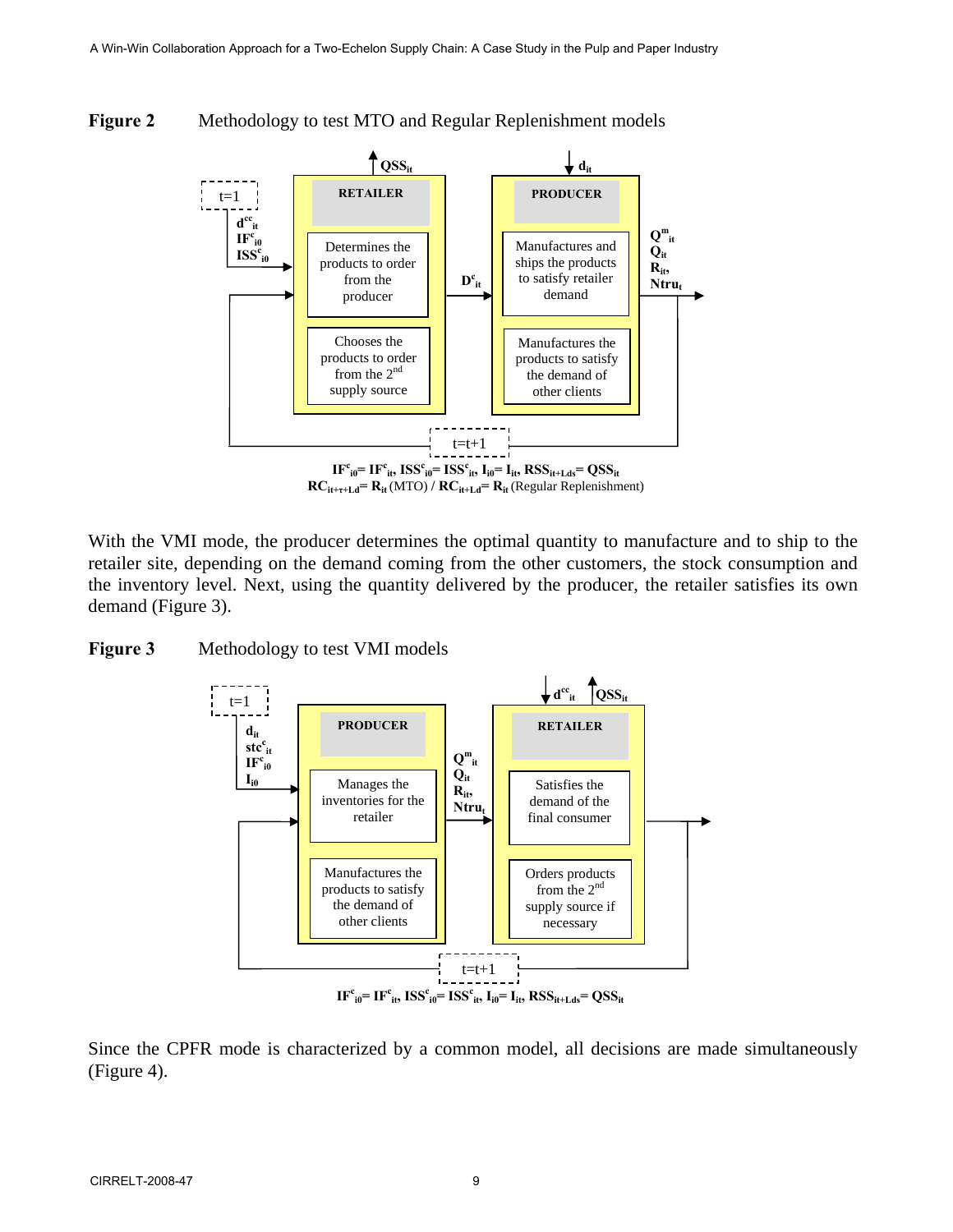

#### **Figure 4** Methodology to test the CPFR model

#### *4.2 Analysis based on the profit and costs of the network*

Using the methodology described previously, we test several scenarios. First of all, we analyze the situation where the price proposed by the producer is lower than the price offered by the second supply source. We also consider a price of the producer equal to the price of the second supply source. Afterwards, we compare the impact of a transportation lead time of one and two periods. Finally, we test different types of demand profile. More precisely, using the same variable demand profile, we organize the data differently to create new patterns. In particular, we calculate the mean of the variable demand for each product, namely we divide the sum of all the demands by 365 days, in order to develop a constant demand profile. In addition, so as to obtain an accumulated demand, we calculate the sum of the variable demand for three and six days for each product (for more details, see Lehoux *et al.*, 2007a).

 For all the scenarios, results show that CPFR is an efficient strategy to improve shipping and inventory costs of the system. For example, when the demand is variable, the price of the producer is lower than the price of the second supply source and the transportation lead time is equal to one period, the CPFR shipping cost is up to 18 percent lower than the shipping cost of other models (Figure 5).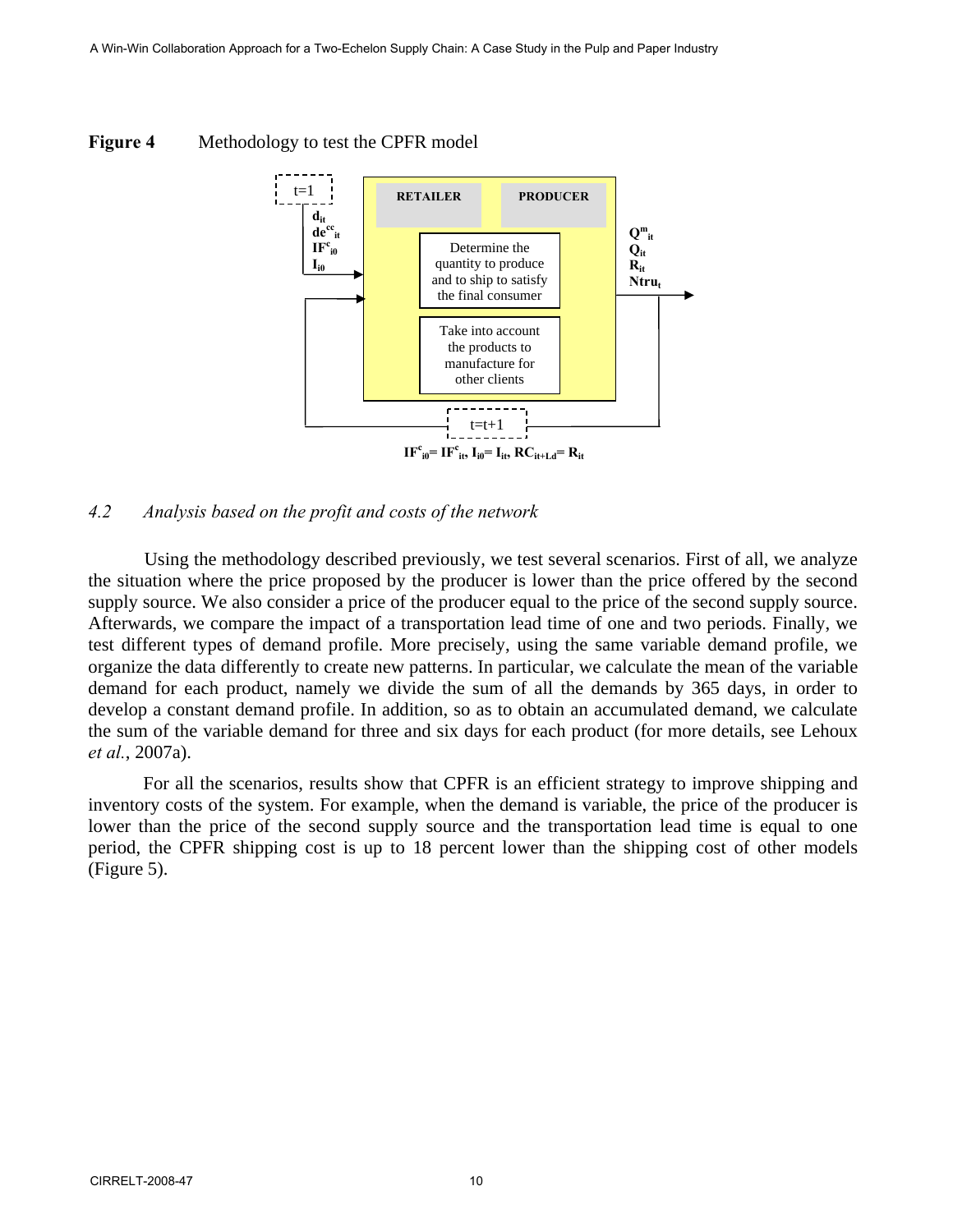**Figure 5** Comparison of each collaboration approach according to the shipping cost



In addition, for the same scenario, the CPFR network inventory cost is up to 44 percent lower than the cost of other models (Figure 6).

**Figure 6** Comparison of each collaboration approach according to the inventory cost



Consequently, the system profit obtained with this collaboration approach is greater than the profit generated by the other strategies. The VMI model obtains the second best result since the shipping cost is optimized (the inventory cost for this approach is significant because we assume a large stock level at the retailer site to guarantee a high service level). Regular Replenishment and MTO modes do not improve the transportation cost or the inventory cost at the producer site. Consequently, the system profit obtained with these strategies is inferior.

## *4.3 Analysis based on the profit of each actor*

Since CPFR seems to be profitable for the system, we verify whether this strategy is also advantageous for all partners. To realize this, we first allocate the different costs of the CPFR objective function to obtain the profit of each actor. As a result, the profit of the producer includes production costs, distribution costs and inventory costs at the mill, while the profit of the retailer takes into account inventory costs at the retailer site. Afterwards, we compare all the approaches in regards to the profit and costs of each actor. This analysis reveals that CPFR is the most profitable approach for the producer, while the Regular Replenishment mode is the most advantageous for the retailer. Specifically, with Regular Replenishment, the retailer can order products depending on its needs so as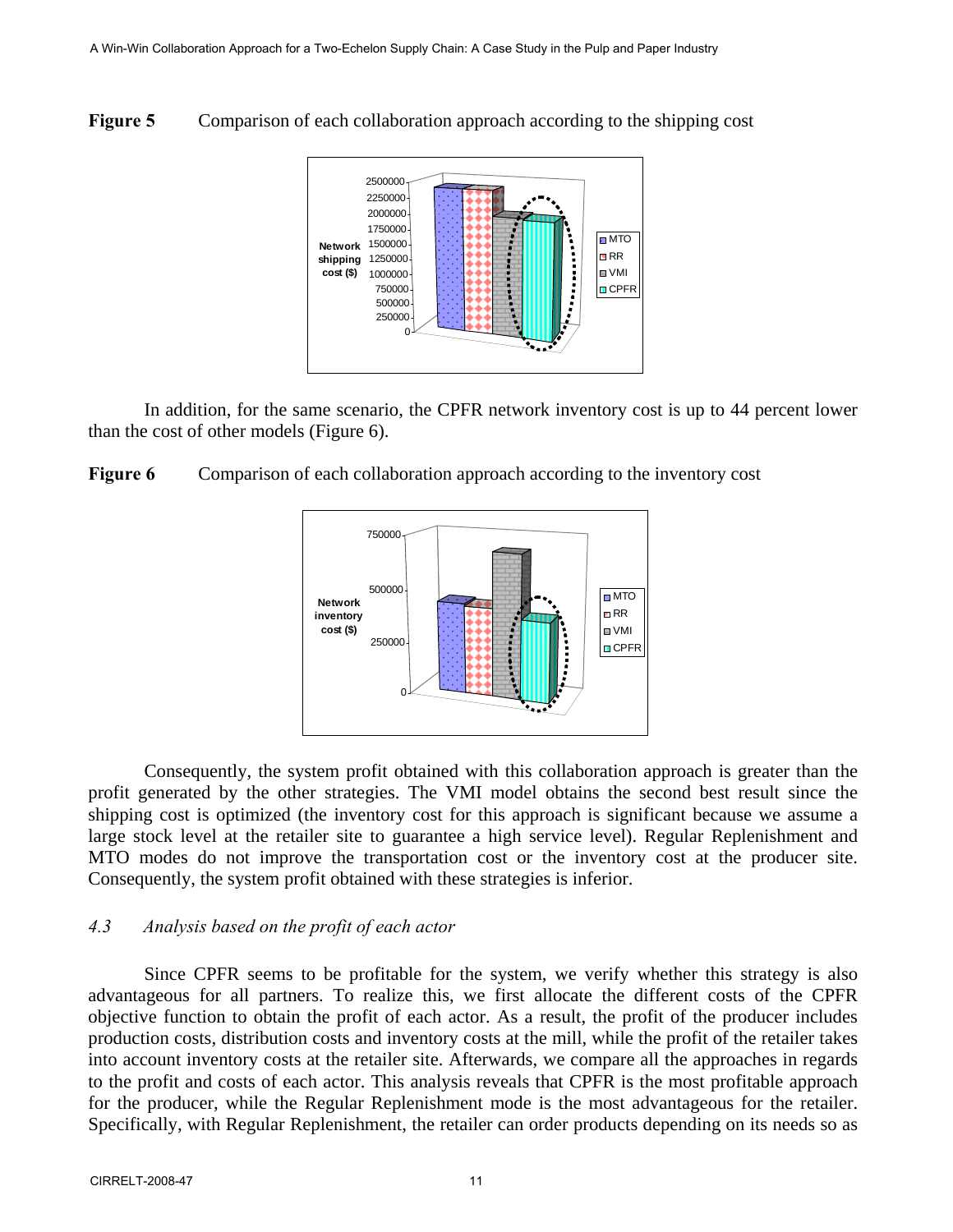to efficiently optimize its own inventory cost. However, when the relationship is based on CPFR, the retailer has to maintain more stocks to better use production and transportation capacities. Consequently, inventory cost increases considerably (up to 68% for a cumulated demand of 6 days and a lead time of one period, Figure 7).





For the producer, if the collaboration is based on a Regular Replenishment mode rather than CPFR, he does not have access to the demand of the final consumer or the stock level of the retailer, so operations can not be synchronized adequately. As a result, shipping cost increases up to 22% (for a variable demand and a lead time of two periods, Figure 8). But when CPFR is implemented, operations are coordinated and costs of the producer improved. Therefore, no approach can provide a win/win situation for both partners.

**Figure 8** Shipping cost of the producer when the demand is variable,  $\text{Id}=2$  periods



For these first tests, we assume an ordering flexibility for the retailer when a Regular Replenishment relationship is established, to take the particularities of our industrial case into account. More precisely, the retailer elaborates an order plan covering fourteen days, but has the possibility to change the plan every day as the knowledge on the demand improves. Considering this, we test the situation where the flexibility is limited for the second week. In this way, the retailer can now adjust the order plan up to 30 percent for periods 8 to 14, but can not modify the plan for periods 1 to 7.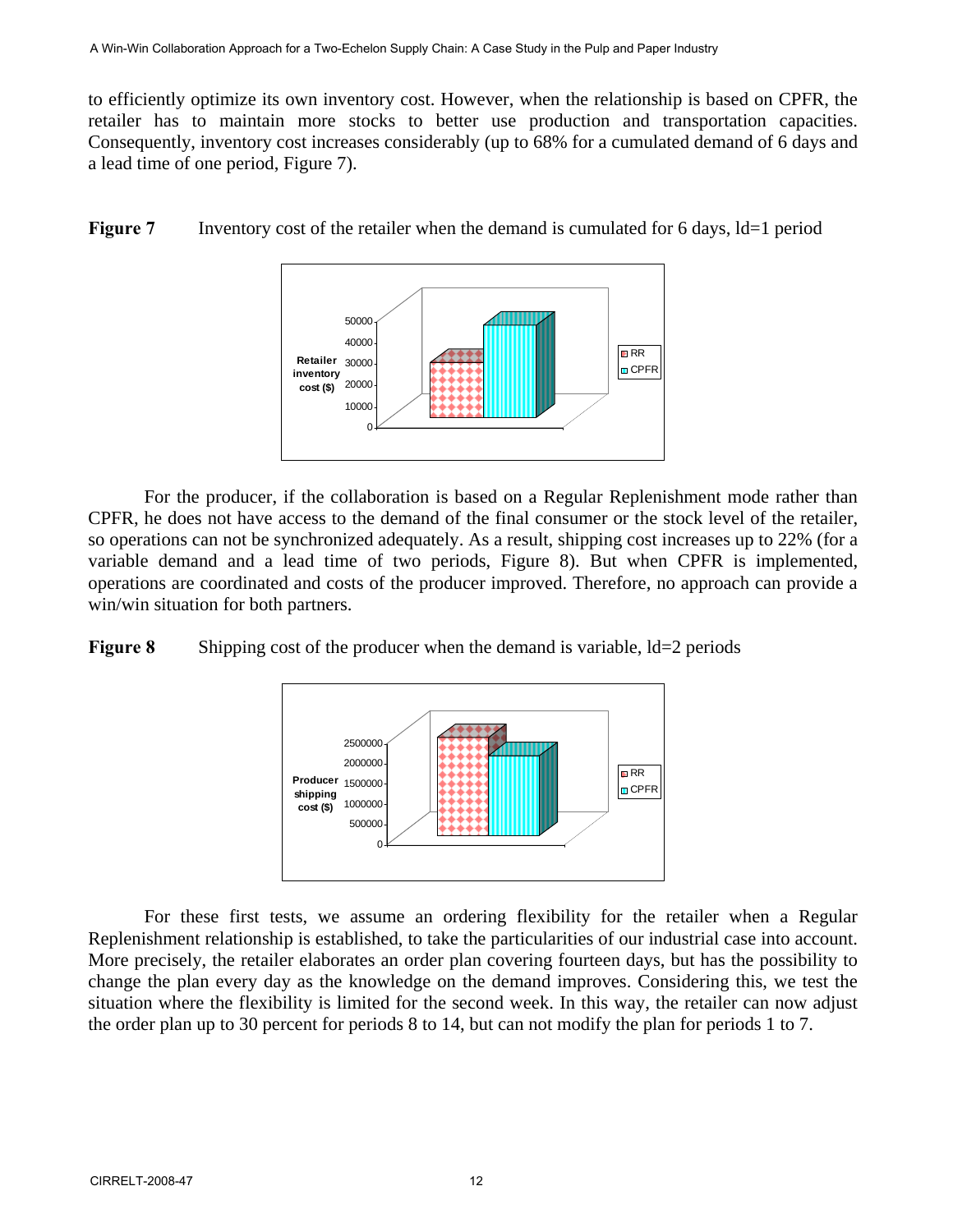Results show that the MTO mode becomes the more profitable approach for the retailer, except for the scenarios where demand is constant (for these scenarios, since demand is identical at each period, the retailer does not have to change the order plan). For the producer, the CPFR is again the most advantageous collaboration strategy (Table 1). Nevertheless, even if the relationship is based on MTO, the producer is not able to optimize operational costs efficiently. Thus, neither MTO nor CPFR can be simultaneously advantageous for the two partners.

| <b>Scenario tested</b>             | Approach to obtain maximum profit |                          |
|------------------------------------|-----------------------------------|--------------------------|
|                                    | <b>PRODUCER</b>                   | <b>RETAILER</b>          |
| $Id=1$ period                      |                                   |                          |
| -Variable demand                   |                                   |                          |
| $p_{it} < pSS_{it}$                | <b>CPFR</b>                       | <b>MTO</b>               |
| $p_{it} = pSS_{it}$                | <b>CPFR</b>                       | <b>MTO</b>               |
| -Constant demand                   |                                   |                          |
| $p_{it}$ $\leq$ $pSS_{it}$         | <b>CPFR</b>                       | Regular<br>Replenishment |
| $p_{it} = pSS_{it}$                | <b>CPFR</b>                       | Regular<br>Replenishment |
| demand<br>-Cumulated<br>for 3 days |                                   |                          |
| $p_{it}$ $\leq$ $pSS_{it}$         | <b>CPFR</b>                       | <b>MTO</b>               |
| $p_{it} = pSS_{it}$                | <b>CPFR</b>                       | <b>MTO</b>               |
| -Cumulated demand<br>for 6 days    |                                   |                          |
| $p_{it}$ $\leq$ $pSS_{it}$         | <b>CPFR</b>                       | <b>MTO</b>               |
| $p_{it} = pSS_{it}$                | <b>CPFR</b>                       | <b>MTO</b>               |
| $1d=2$ periods                     |                                   |                          |
| -Variable demand                   |                                   |                          |
| $p_{it}$ $\leq$ $pSS_{it}$         | <b>CPFR</b>                       | <b>MTO</b>               |
| $p_{it} = pSS_{it}$                | <b>CPFR</b>                       | <b>MTO</b>               |
| -Constant demand                   |                                   |                          |
| $p_{it}$ $\leq$ $pSS_{it}$         | <b>CPFR</b>                       | Regular<br>Replenishment |
| $p_{it} = pSS_{it}$                | <b>CPFR</b>                       | Regular                  |
|                                    |                                   | Replenishment            |
| -Cumulated<br>demand<br>for 3 days |                                   |                          |
| $p_{it} < pSS_{it}$                | <b>CPFR</b>                       | <b>MTO</b>               |
| $p_{it} = pSS_{it}$                | <b>CPFR</b>                       | <b>MTO</b>               |
| -Cumulated<br>demand               |                                   |                          |
| for 6 days                         |                                   |                          |
| $p_{it}$ $\leq$ $pSS_{it}$         | <b>CPFR</b>                       | <b>MTO</b>               |
| $p_{it} = pSS_{it}$                | <b>CPFR</b>                       | <b>MTO</b>               |

**Table 1** The most profitable approach for each actor when flexibility is limited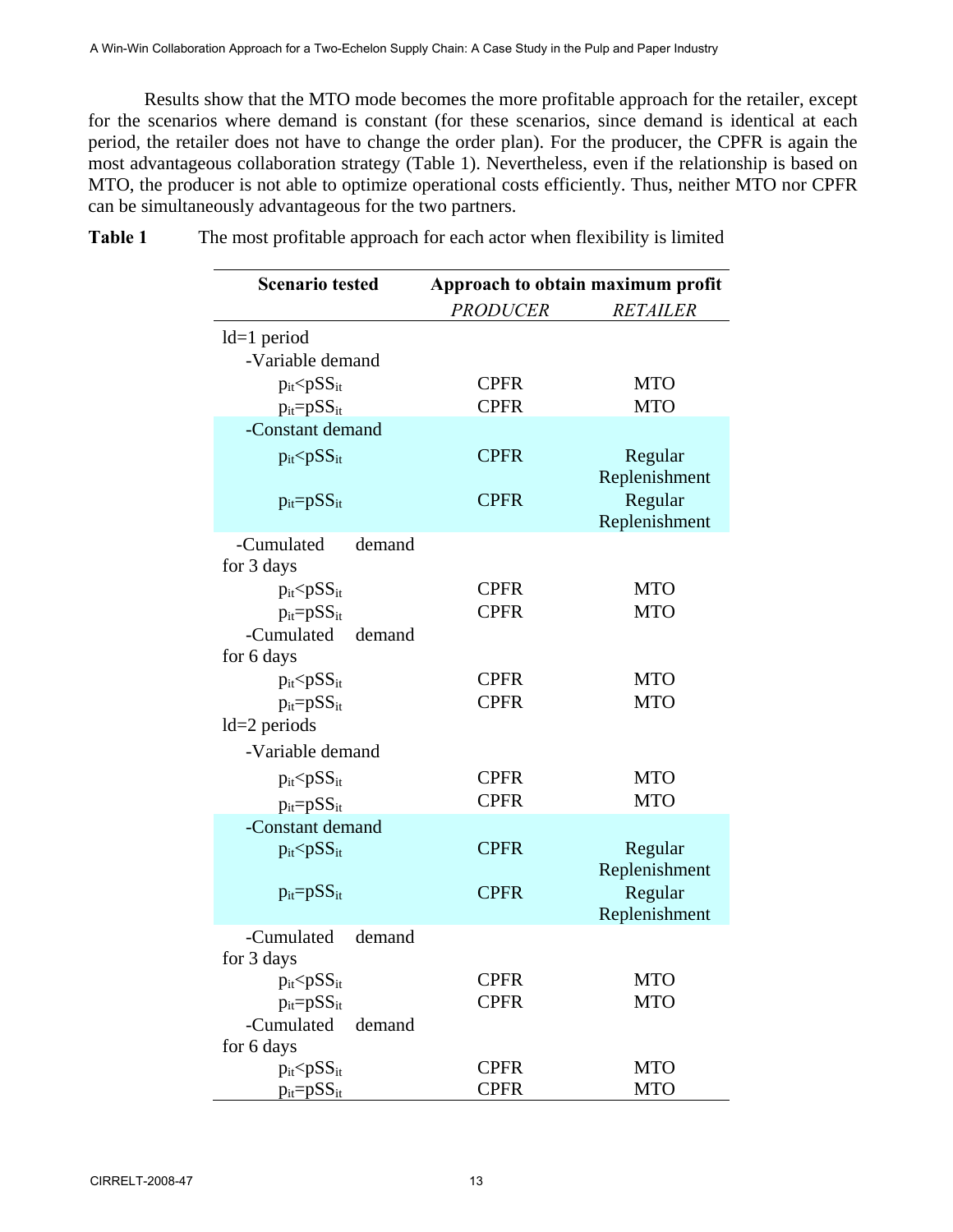#### *4.4 Method to better share collaboration benefits*

Since for all scenarios, no collaboration approach can simultaneously generate maximum profit for each actor, we determine how to better distribute collaboration benefits to encourage the retailer to tend towards a CPFR mode rather than towards Regular Replenishment or MTO. The proposed method employs an incentive based on sharing of the savings. Specifically, if a CPFR relationship is created, the producer better plans activities and decreases operational costs. However, to synchronize operations and correctly use the transportation capacity, more stocks have to be kept at the retailer site (with MTO or Regular Replenishment, the retailer always prefers to maintain minimum stock). Consequently, if the producer does not accept to share a part of the savings generated from CPFR, the retailer does not obtain maximum profit from the partnership. But if the producer proposes an incentive to better share collaboration benefits, the retailer has no interest to work with someone else. The need for sharing benefits could also be increased if the customer has the greatest bargaining power. In such case, it would be in the interest of the producer to propose such a deal. Therefore we analyse whether the share of transportation or inventory savings could be sufficient to create a winwin relationship advantageous for everyone (an example of the savings that can be shared is presented in Table 2).

| Table 2 |  |  |  | The use of an incentive to better share collaboration benefits |  |
|---------|--|--|--|----------------------------------------------------------------|--|
|---------|--|--|--|----------------------------------------------------------------|--|

| <b>Scenario</b>            | <b>Producer cost</b><br>type | <b>Total cost</b>         |             | <b>Incentive</b> |
|----------------------------|------------------------------|---------------------------|-------------|------------------|
|                            |                              | Regular                   | <b>CPFR</b> | Savings that     |
|                            |                              | Replenish                 |             | can be           |
|                            |                              | ment                      |             | shared           |
| $ld=1$ ,                   | Transportation               | \$                        | S           | \$435,274.80     |
| $p_{it}$ $\leq$ $pSS_{it}$ |                              | 2,388,284.10 1,953,009.30 |             |                  |
| Variable                   | Inventory                    | \$                        |             | \$68,648.37      |
| demand                     |                              | 395,624.81                | 326,976.44  |                  |

More precisely, we consider a share of 10 to 100 percent of transportation and inventory savings. We observe that for all the scenarios, if CPFR savings are correctly shared, the profit of the retailer is higher than the one generated by MTO or Regular Replenishment. For example, for the scenario where the demand is variable, the price of the producer is lower than the price of the second supply source and the transportation lead time is one period, the results show that a share of more than 56 percent of the inventory savings or a share of more than 10 percent of the transportation savings will guarantee maximum profit for the retailer (Figures 9 and 10).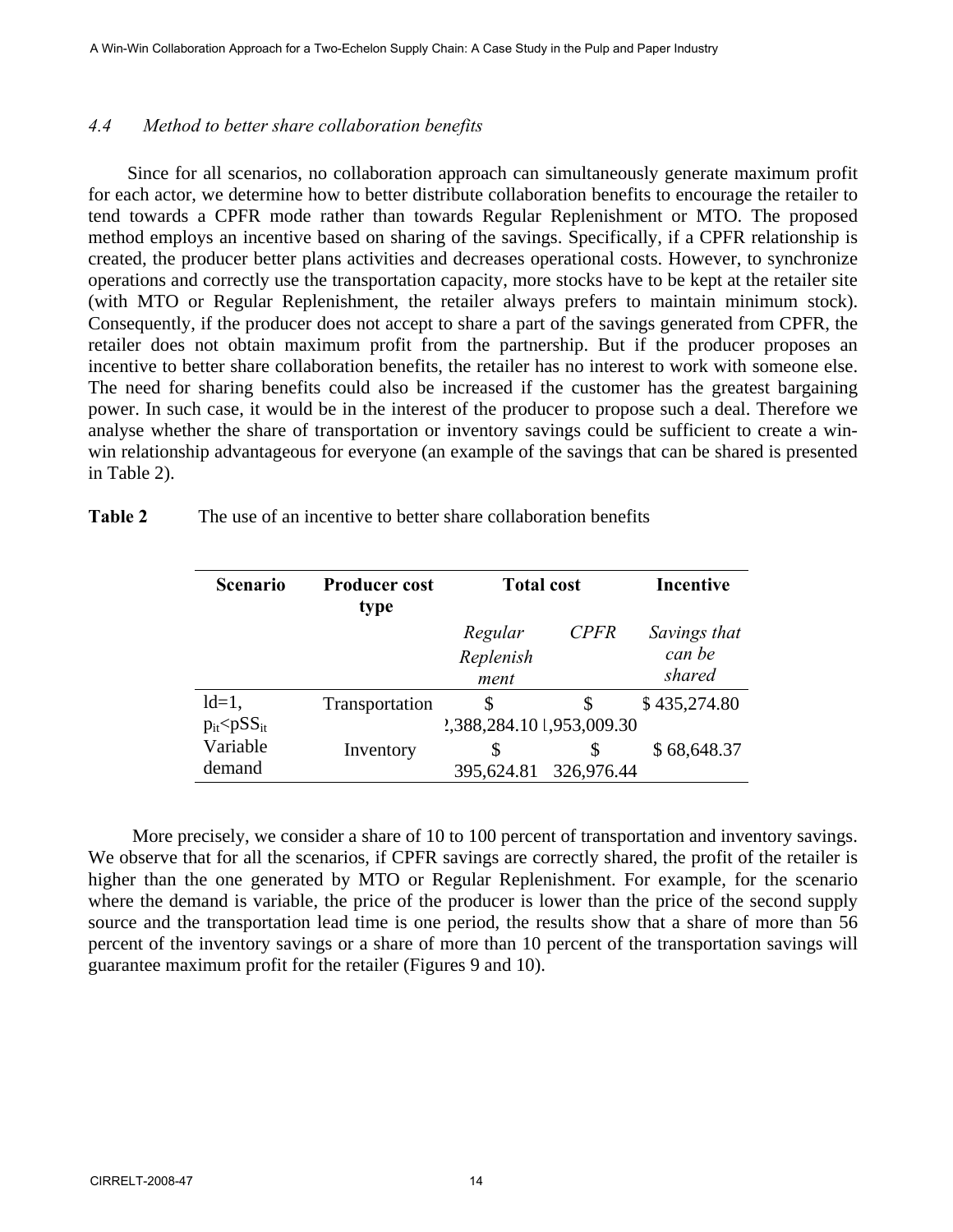## **Figure 9** Retailer profit with sharing of inventory savings, variable demand and Id=1 period







For the producer, even if part of the savings is shared, a greater profit is obtained with this strategy than the one generated by other collaboration approaches. In particular, if the producer shares up to 100 percent of the inventory savings or up to 65 percent of the transportation savings, he obtains a higher profit than the one generated by the second best approach, that is the VMI mode (Figures 11 and 12, since the producer profit obtained with MTO is similar to the one obtained with Regular Replenishment, we remove this approach to facilitate comprehension of the graphic). The impact of each approach on the profit of the producer is limited because the profit margin of the producer is high and the quantity ordered by the merchant is very small in comparison with the ones purchased by the other customers.

**Figure 11** Producer profit with sharing of inventory savings, variable demand and  $d=1$  period

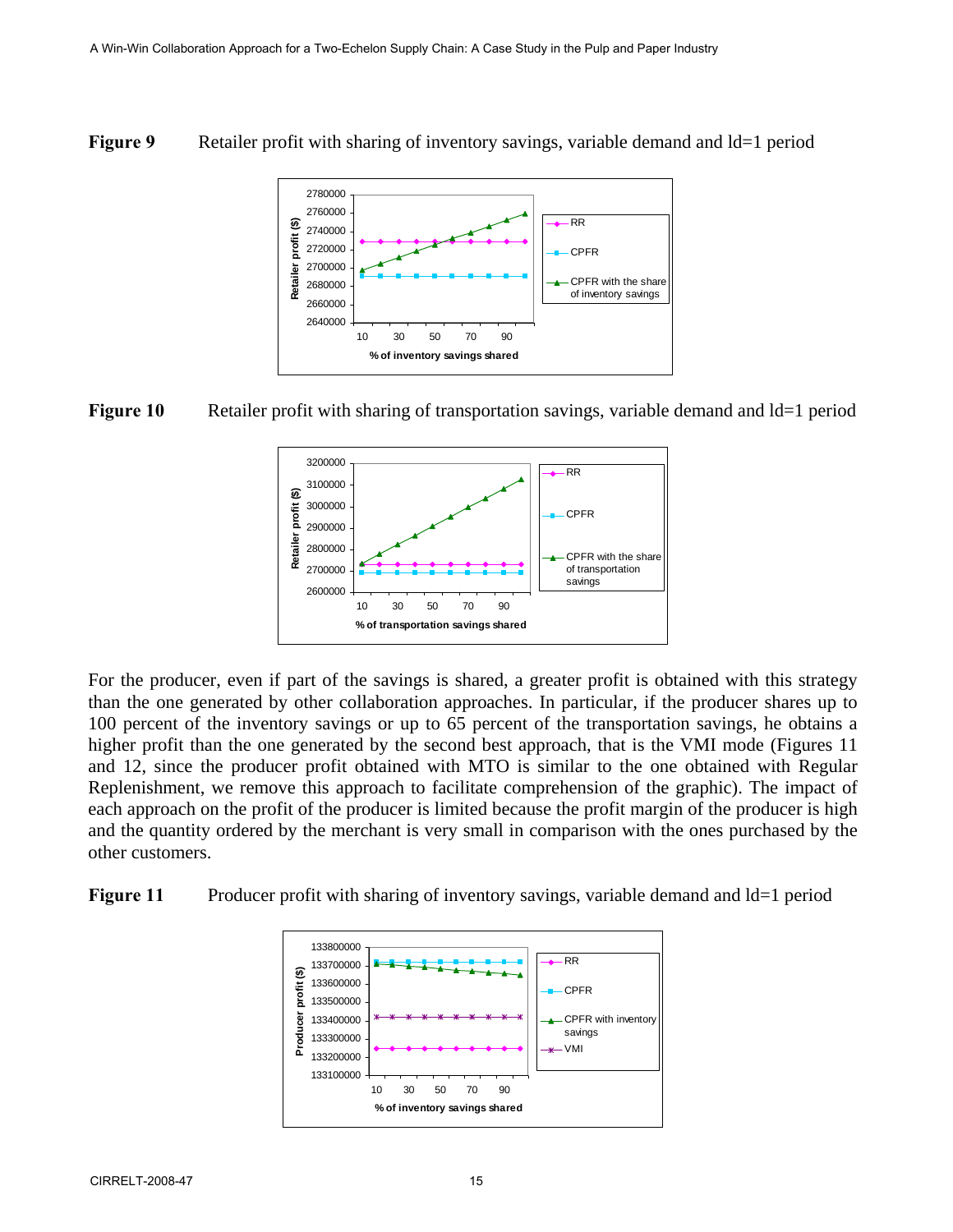**Figure 12** Producer profit with sharing of transportation savings, variable demand and Id=1 period



However, the value of savings shared depends on the context. For example, if the demand is cumulated for six days with a transportation lead time of two periods, the sharing of 10 percent of the transportation savings or the sharing of 56 percent of the inventory savings is not sufficient to adequately increase the profit of the retailer. Since the profit of the retailer obtained from regular replenishment is higher for this scenario, the producer has to share a greater part of the savings (Figures 13 and 14).

**Figure 13** Retailer profit with sharing of inventory savings, cumulated demand for 6 days,  $Id=2$ periods



**Figure 14** Retailer profit with sharing of transportation savings, cumulated demand for six days, ld=2 periods

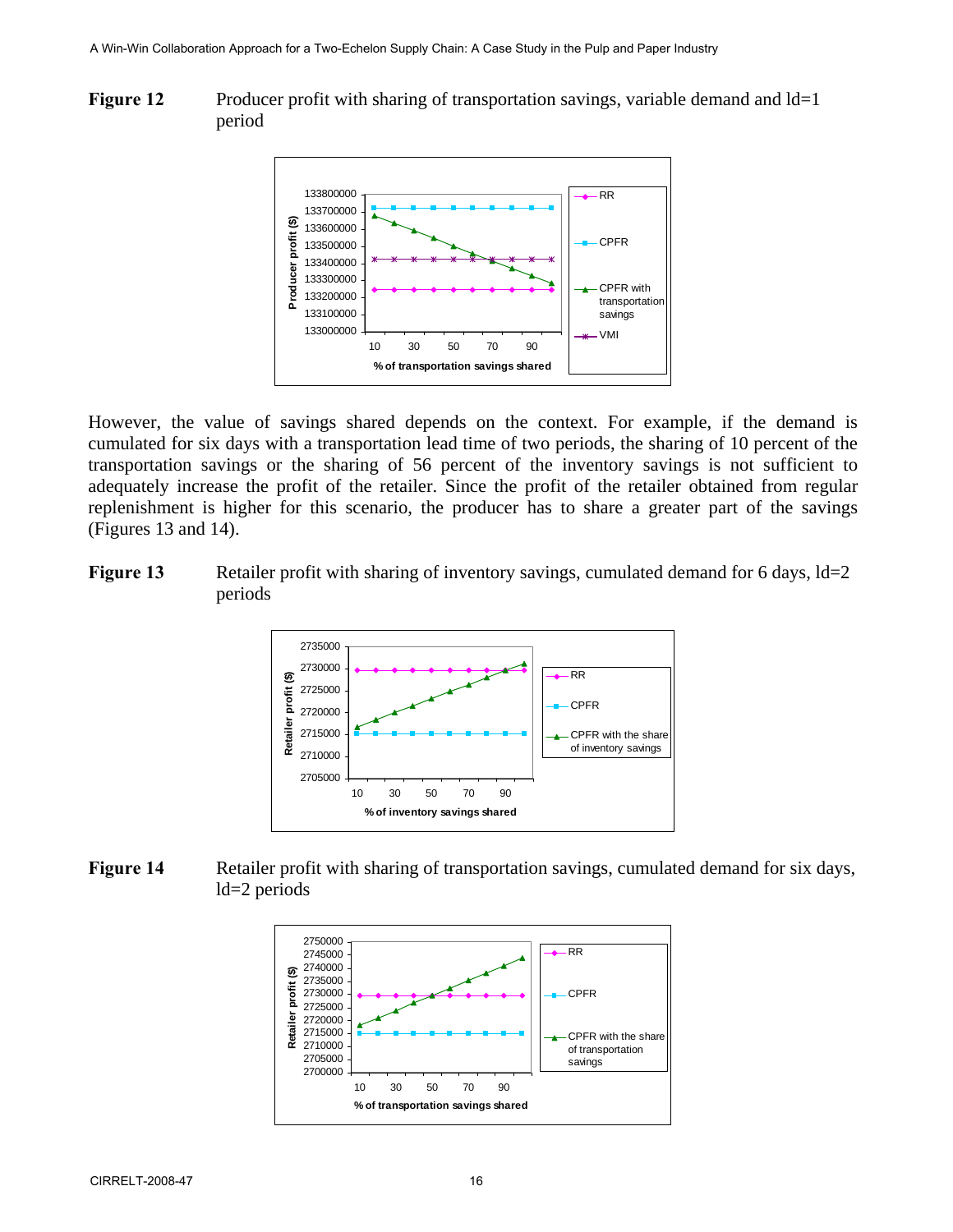Therefore for our case study, if partners want to work together using a CPFR scheme, the producer has to share a part of the savings with the retailer in order to guarantee a relationship advantageous for everyone. To implement this incentive, a price discount in \$/ton proportional to the savings shared could be proposed to the retailer (Table 3). Nevertheless, a contract would be necessary to ensure that each partner respects the agreement.

| <b>Scenario</b>            | Annual<br>quantity<br>ordered by the<br>retailer | <b>Savings to</b><br>share | Price<br>discount |
|----------------------------|--------------------------------------------------|----------------------------|-------------------|
| $ld=1,$                    | 12,709 tons                                      | \$65,292                   | \$5.14/ton        |
| $p_{it}$ $\leq$ $pSS_{it}$ |                                                  |                            |                   |
| Variable                   |                                                  |                            |                   |
| demand                     |                                                  |                            |                   |

**Table 3** The use of a price discount to correctly share collaboration benefits

#### *A look at the industrial case*

 It is interesting to compare the results obtained from the experimentation with the reality of the case study. In fact, the producer first created a partnership with its retailer based on a Regular Replenishment mode. The idea was to gradually increase the level of interaction between partners and be ready to establish a long-term relationship. After working together for a few months, the partners decided to put a collaboration approach similar to CPFR into practice. Consequently, they exchanged more information and allocated additional resources. However, in regards with our results, this new form of collaboration will not be equitably profitable for everyone. Since at the beginning of the partnership, the relationship was based on a Regular Replenishment mode with ordering flexibility, the retailer obtained maximum profit from the collaboration, whereas the producer was not in a good position to optimize operational costs. But, with the new collaboration approach the producer is able to better synchronize activities and improve transportation and inventory costs. However, the retailer probably has to keep a higher level of stock. Thus, the producer is better off to share a part of the savings generated from CPFR to sustain this relation. Otherwise, as we mentioned in our study, it is possible that the retailer may prefer to work with someone else.

#### **5 Conclusion**

In this article, we study different collaboration modes between a pulp and paper producer and its retailer. To realize this, we first develop seven planning models from the point of view of both the producer and the retailer, based on MTO, Regular Replenishment, VMI and CPFR. We then proceed with numerical experiments so as to compare each approach. Several scenarios are tested, namely a price proposed by the producer lower or equal to the price offered by the second supply source, a transportation lead time of one and two periods and different patterns of demand. For each scenario, we look at the profit of the network and the profit of each actor to identify the most profitable collaboration mode depending on the context. We also develop a method to adequately share collaboration benefits and tend towards a win-win relationship profitable for everyone.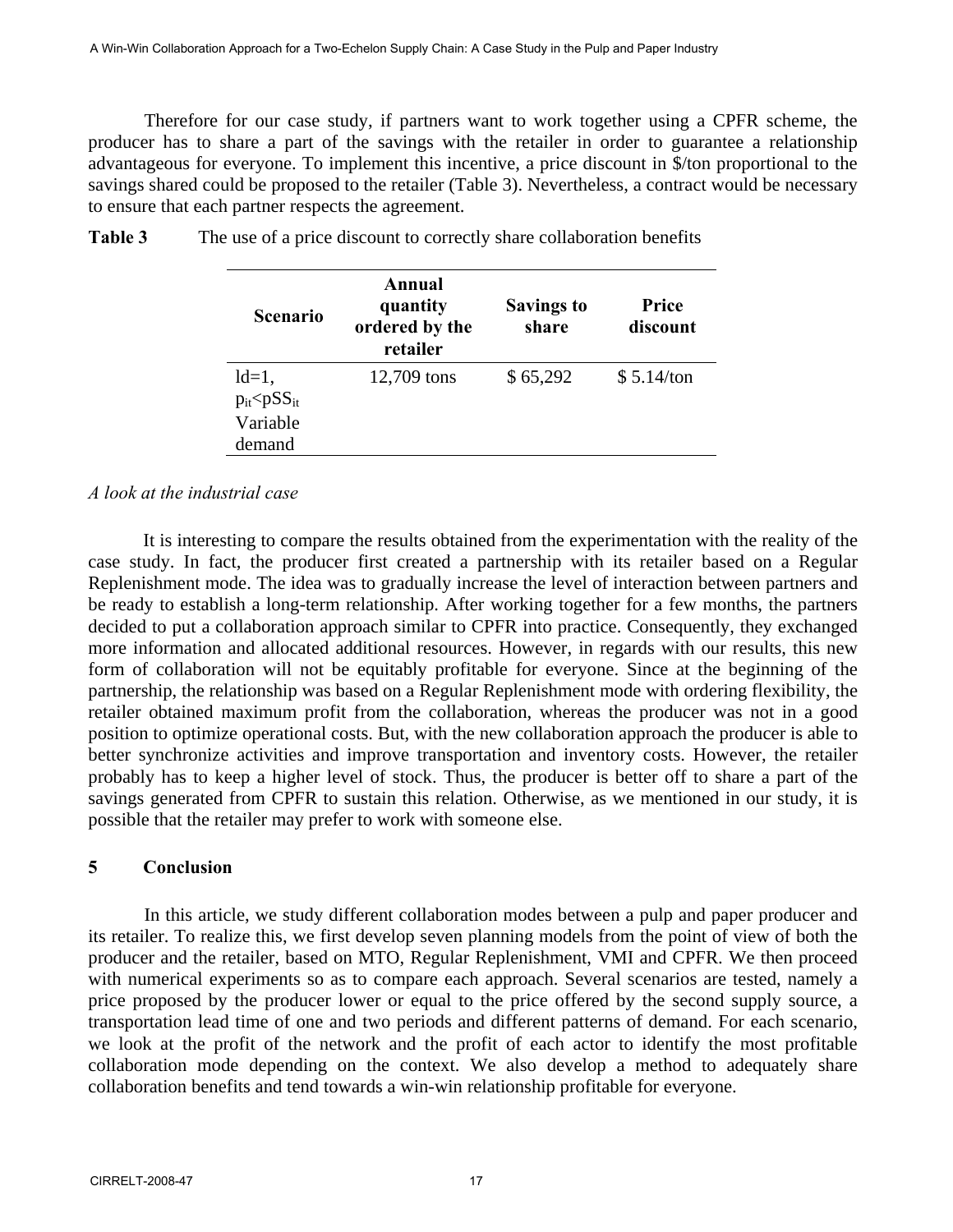Our first tests reveal that CPFR is the best strategy to optimize transportation and inventory costs and generate the greatest total system profit. VMI is second best since the transportation cost can be significantly decreased. The Regular Replenishment approach and MTO obtain the lowest system benefits. When we look at the profit of each actor, we observe that CPFR generates the greatest profit for the producer while the Regular Replenishment mode is the most profitable strategy for the retailer. Specifically, since the CPFR mode facilitates the synchronization of all activities, the producer can better plan its operations and considerably reduce transportation cost. On the other hand, the retailer must accept to stock more products. When the relationship is based on Regular Replenishment, the retailer can order products depending on its needs, so as to maintain minimum stocks at each period. However, since the producer has no access to the demand of the final consumer or the stock level of the retailer, activities can not be coordinated efficiently. When we limit the ordering flexibility, that is we authorize the retailer to change the order plan by up to 30% for periods 8 to 14 without any change for periods 1 to 7, the MTO mode becomes the most advantageous strategy for the retailer (except for scenarios with constant demand). Since no approach can simultaneously generate the greatest profit for both actors, we try to see if the share of transportation or inventory savings obtained from CPFR could be sufficient to incite the retailer to put this strategy into practice. We observe that if the producer accepts to share part of the transportation or inventory savings, the profit of the retailer is higher than the profit obtained with Regular Replenishment or MTO, and the producer obtains a higher profit than the one generated by other collaboration approaches. For our case study, if this incentive is correctly applied, no player has an interest to work with another organization since the CPFR collaboration is profitable for everyone.

Nevertheless, in practice, it is not always easy to correctly share network benefits. Partners need to use historical data to analyze their industrial context. They also have to negotiate the price, discount, percentage of savings shared, etc., so as to tend towards a relationship profitable for both partners; however the negotiation of the value of the incentive can be very laborious. In addition, some performance indicators must be defined to evaluate the impact of the collaboration and make sure that no opportunistic behaviour affects the relationship. Even though it is complicated, this procedure is indispensable to establish a long-term relationship.

This paper contributes to illustrate that a specific collaboration mode is not necessarily profitable for all partners. In addition, we show that the sharing of savings could be a good strategy to motivate the partner to implement a specific collaboration mode. For future research, it would be interesting to determine how to develop and adjust a financial incentive for different industrial contexts, in order to create long-term partnerships advantageous for all network members. It would also be interesting to analyze how competition impacts the efficiency of collaborations and the choice of the incentive to implement. This could lead to a better knowledge of collaboration dynamics and the importance of adequate benefit sharing.

## **6 References**

- Baratt, M. and Oliveira, A. (2001) 'Exploring the experience of collaborative planning initiatives', *International Journal of Physical Distribution & Logistics Management*, Vol. 31, No. 4, pp. 266- 289.
- Baratt, M. (2004) 'Understanding the meaning of collaboration in the supply chain' *Supply Chain Management: An International Journal*, Vol. 9, No. 1, pp. 30-42.
- Bernstein, F. and Federgruen, A. (2005) 'Decentralized Supply Chains with Competing Retailers Under Demand Uncertainty', *Management Science*, Vol. 50, No. 1, pp. 18-29.